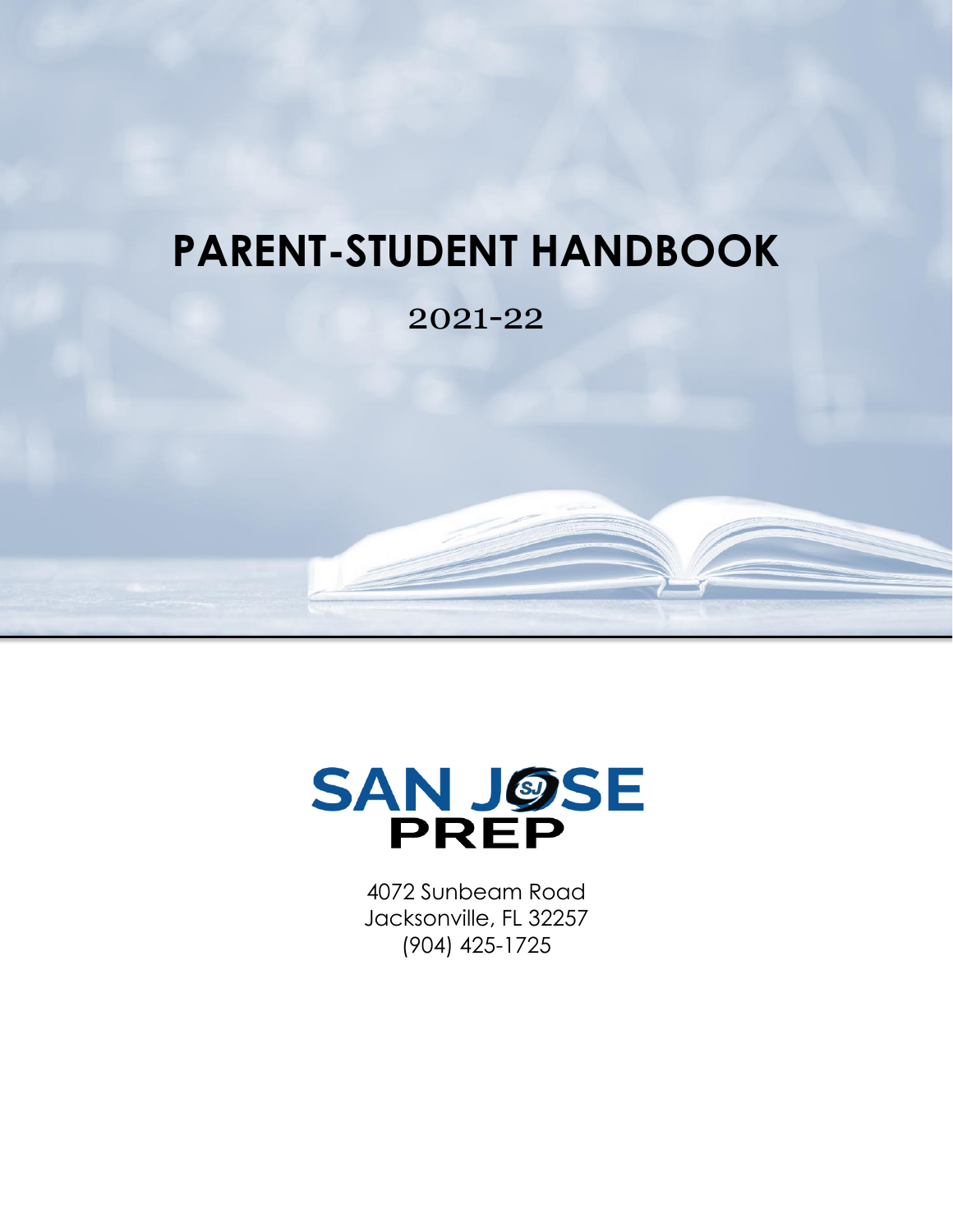

### **San Jose Prep: Learning Today, Leading Tomorrow**

*Become College- and Career-Ready with Us*

Our administration, faculty and staff welcome you to San Jose Prep. We are excited to begin this new school year, and we are committed to getting to know your child.

We pride ourselves on educating "the whole child." Every student learns in an environment that is physically and emotionally safe. Young people are challenged academically using modern technology and innovative educational methods. Our charter school program offers a balanced educational approach to include English Language Arts, Math, Science and Social Studies, career and technical education (CTE) courses, electives and extracurricular activities such as clubs and sports.

In middle school, students benefit from a nurturing environment, and they receive foundational knowledge and skills. In high school, our students choose their best pathway to graduation. They may participate in college preparatory classes, our Early College program, Career Academies, industry certifications and work-based learning.

Please read our handbook that covers policies and procedures so that we all get the most out of the San Jose Schools experience.



**2 SANJOSEPREP.ORG**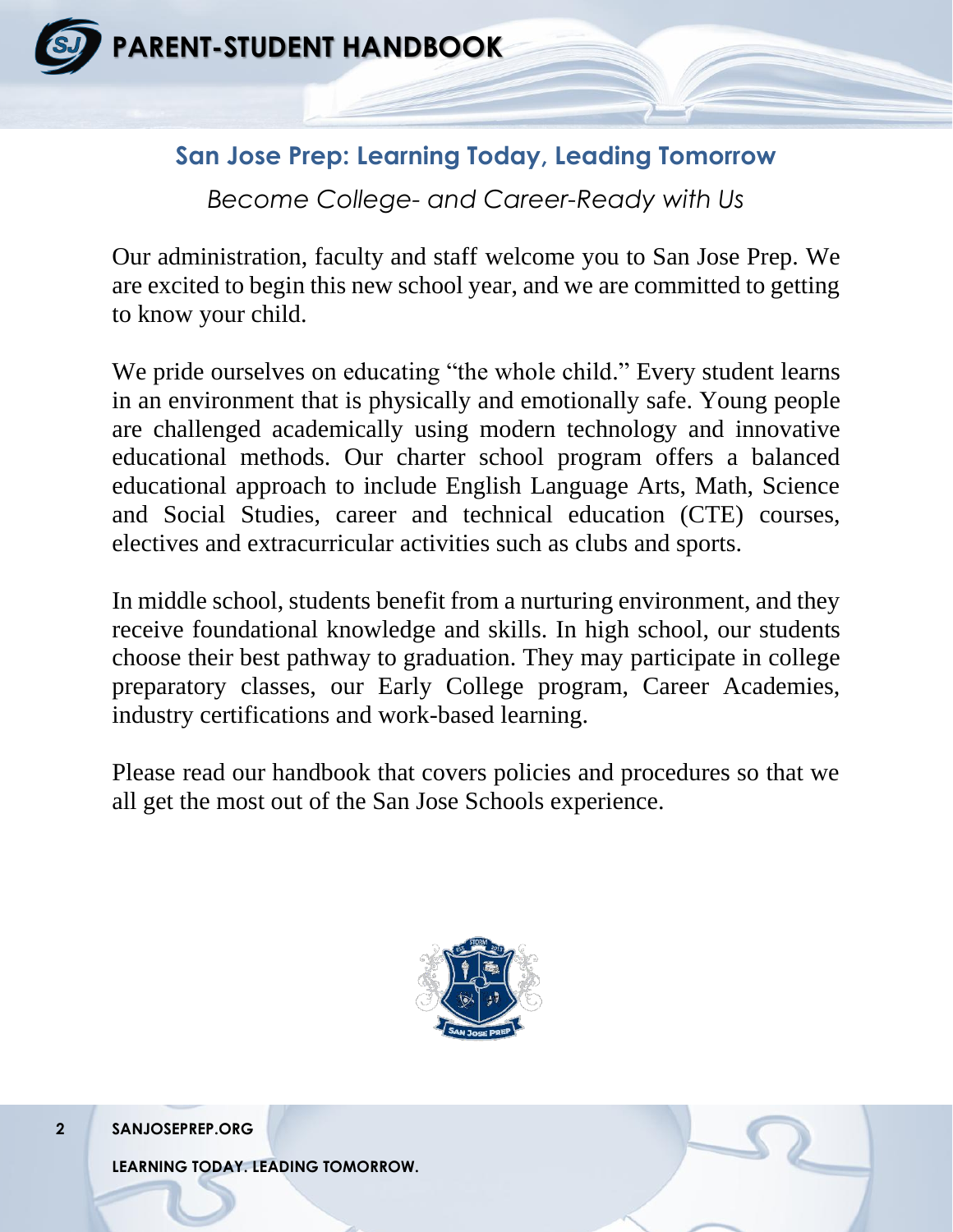

### **ACADEMIC INTEGRITY**

At San Jose Prep, students are members of a community committed to honor and integrity. Therefore, students are expected to show academic integrity at all times. All student work should be done individually unless the teacher clearly states otherwise. It is the responsibility of the student to know what is acceptable in each class.

Academic honesty extends to all work that a student produces. Unless a teacher has granted student permission to seek outside help, it is assumed that a student has completed his/her assignments, tests, quizzes, etc. independently. Representing work as one's own when it is done by family, friends, students, tutors, etc. is academic dishonesty.

By our definition, academic dishonesty includes but is not limited to the following:

- Cheating
- Plagiarism
- Taking an exam for another student
- Altering a graded assignment or assessment
- Altering a teacher's gradebook or other records
- Recycling work done previously for another class
- Stealing an assignment, a test, or other related material
- Allowing someone else to copy a student's assignments or homework
- Passing along a graded assignment or assessment from previous years
- Discussing or sharing test questions with a peer who has not yet taken a test
- Copying (writing, photographing, etc.) assignments or homework from another student
- Having or using a communication device to send or obtain unauthorized information
- Sharing answers to any graded work such as essays, homework, projects, quizzes, tests
- Passing on from previous years completed assignments, projects, reports, etc. with answers or translations written in them
- Having or using notes, formulas or other information in either written or programmable calculator or another technology-based format without teacher permission

When there is evidence of academic dishonesty after a thorough investigation, the parent/guardian will be notified, and the student will receive a failing grade on the assignment or assessment. The severity of the violation will determine the severity of any additional consequences. This is covered in the Code of Conduct as well.

### **ACADEMIC MODEL**

- Traditional Schedule; Periods 1-7
- 50 minute classes Monday-Wednesday
- 90 minute Thursday and Friday
- 7 classes per day (M-W); 4 classes on Thursday (block); 3 classes on Friday (block)
- $\bullet$  1:1 technology
- Core & Elective Classes

**3 SANJOSEPREP.ORG**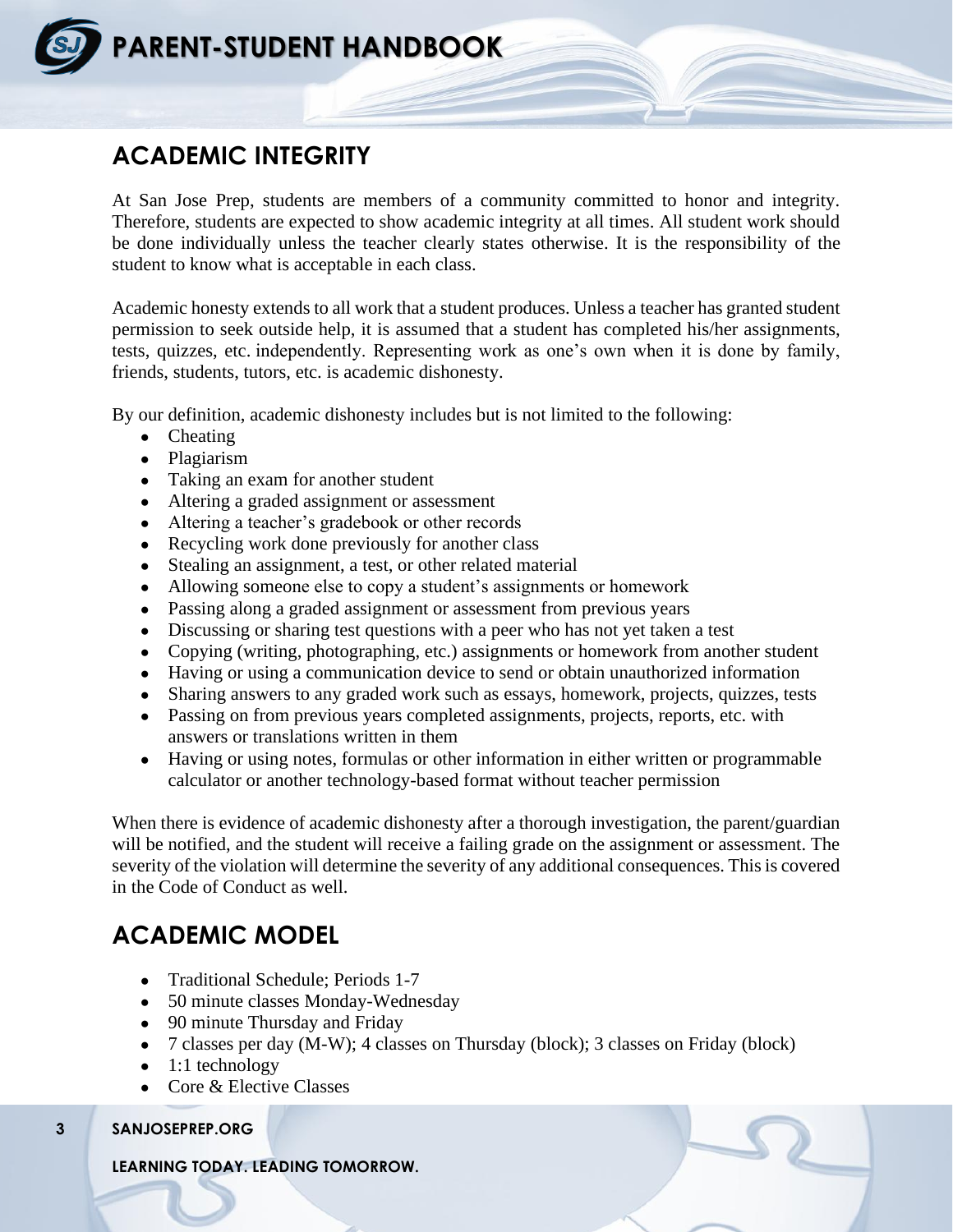

### **ACADEMIC SUPPORT – AFTER SCHOOL**

Academic support classes are available after school. Each content area will be offering tutoring services on a rotating basis. Students who are in danger of failure will be scheduled to attend these sessions either at the request of the teacher or parent. Tutoring hours are from 2:45-3:45 p.m., Monday through Thursday, depending on the teacher's schedule.

### **AFTERCARE**

The aftercare program is run through the YMCA, and you must register through them. They do provide financial assistance for those that qualify.

### **ANTI-DISCRIMINATION POLICY**

In accordance with federal and state antidiscrimination laws and in accordance with the Florida Education Equity Act, the school will not discriminate based on any legally protected category in the admission of students. San Jose strictly prohibits any type of discrimination or harassment by students and staff members. Any student that believes they have been the victim of discriminatory or harassing conduct should immediately report such conduct to their teacher or an administrator. Students may also report such conduct to the administration using our online anonymous tip line, which can be accessed from the home page of our website. San Jose Schools administration takes serious reports of discrimination and harassment and will investigate them to the fullest extent.

### **ASSESSMENTS**

Students will take a combination of summative and formative assessments. Students will be required to take the Florida Standards Assessment (FSA) and/or End-of-Course (EOC) exam each spring as well as assessments offered by the College Board to include AP Exams, PSAT's, and SAT's. Testing accommodations will be provided for ESOL, ESE, or any students whose 504 Plan indicates such a need.

All students are required to take the AP exams for the corresponding course that they are enrolled in. AP Exams are scheduled by the College Board for specific dates and times. In the event your students miss the exam, the fee for the exam (\$90) will be passed on to the Parent/Guardian.

### **ATTENDANCE/ABSENCES**

It is the parent/guardian's responsibility to contact the school if their child will be absent and to state the reason for the absence. Students returning to school from an absence are required to present a written explanatory excuse from their parent(s) or legal guardian stating the cause for the absence. The following causes are acceptable excuses for excused absence: (1) illness or injury of

#### **4 SANJOSEPREP.ORG**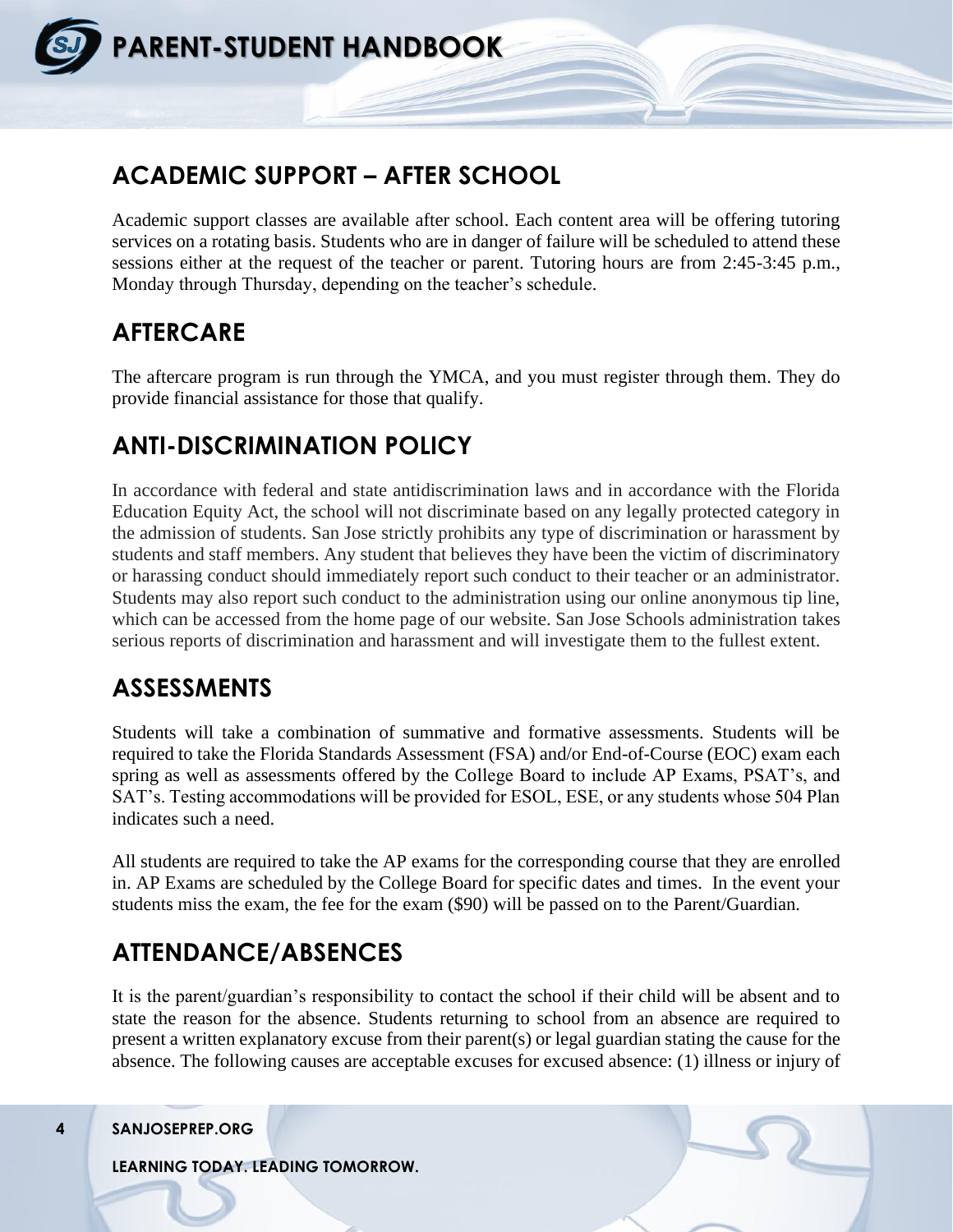

the student; (2) serious illness or death in the student's family; (3) official religious holiday. There is an online form that can be used to submit for absence excuses as well.

*Failure to attend school regularly can cause a student to fail from school. If a student has more than 18 full-day, unexcused absences for the year, or misses any one particular class more than 9 times per quarter, the student is in jeopardy of receiving an F for that particular quarter(s).* 

A physician's note is needed when: (1) the student has been absent for 3 or more consecutive days; (2) has had surgery; (3) is returning to school after hospitalization, (4) has been under the doctor's care for a significant illness, or (5) is returning to school after being excluded because of a communicable disease.

If a student needs to leave school before the end of the school day, the parent or guardian must come to the school office and sign him/her out. A photo ID must be presented every time a student is being signed out. Students will not be dismissed from the classroom, only the front office. Students will not be dismissed 15 minutes prior to the end of the school day due to traffic and safety concerns.

Skipping class is defined by one or more of the following criteria:

- 1. Failure to check out when leaving school before the end of the official school day.
- 2. Absent from class without parent/guardian knowledge and/or permission.
- 3. Absent from class without teacher knowledge and/or permission.
- 4. Absent from class for an extended period without prior permission.

#### **Family Leave**

Please be mindful of the state assessment dates which begin in April while planning any vacations. If you have scheduled a vacation that does not correspond with our calendar school closing dates, please send in a note with those dates.

#### **Make-Up Work - Excused Absences**

Students are expected to make up all work missed during **excused** absences. The student must contact the teacher on the first day back to school to make arrangements to make up the work. The teacher and/or the principal may grant additional time for making up work if warranted by the individual situation. All assignments including tests and exams announced in advance of the student's absence must be made up. If assignments have been scheduled more than 7 days out, work must be turned in on or before the due date.

If a student is suspended for one to three  $(1 – 3)$  days, the student must contact the teacher upon their return to class to make arrangements to make up their work within five (5) school days.

#### **Medical/Dental Appointments**

Appointments should be made outside of school time whenever possible. Please plan to pick up your child when classes change, we cannot interrupt instruction. Tardiness and absences impede scholastic progress. When such appointments are impossible to obtain outside of school time, an

#### **5 SANJOSEPREP.ORG**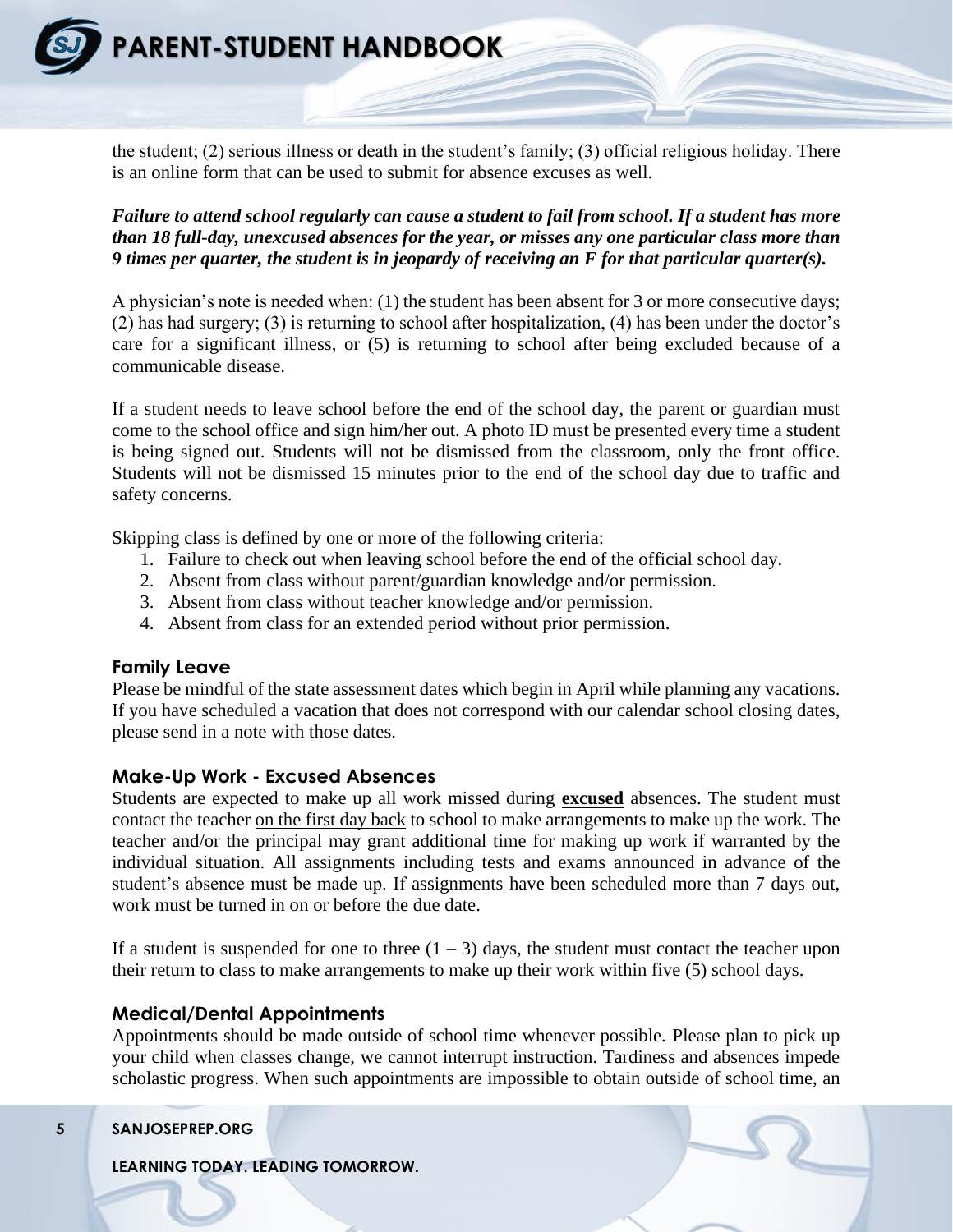

**PARENT-STUDENT HANDBOOK**

excused absence is granted for medical and dental appointments only when official verification is received from the doctor or dentist and submitted by a parent in writing.

### **BULLYING**

Bullying is unwanted, aggressive behavior among school-aged children that involves a real or perceived power imbalance. The behavior is repeated, or has the potential to be repeated, over time. Both children who are bullied and who bully others may have serious, lasting problems.

To be considered bullying, the behavior must be aggressive and include:

- An Imbalance of Power: Children who bully use their power such as physical strength, access to embarrassing information, or popularity - to control or harm others. Power imbalances can change over time and in different situations, even if they involve the same people.
- Repetition: Bullying behaviors happen more than once or have the potential to happen more than once and are intentional.

Bullying includes actions such as making threats, spreading rumors, attacking someone physically or verbally, and excluding someone from a group on purpose.

#### **Types of Bullying**

**Verbal bullying** is saying or writing mean things. Verbal bullying includes:

- Teasing
- Name-calling
- Inappropriate sexual comments
- Taunting
- Threatening to cause harm

**Social bullying,** sometimes referred to as relational bullying, involves hurting someone's reputation or relationships. Social bullying includes:

- Leaving someone out on purpose
- Telling other students not to be friends with someone
- Spreading rumors about someone
- Embarrassing someone in public

**Physical bullying** involves hurting a person's body or possessions. Physical bullying includes:

- Hitting/kicking/pinching
- Spitting
- Tripping/pushing
- Taking or breaking someone's things
- Making mean or rude hand gestures
- Stalking

#### **6 SANJOSEPREP.ORG**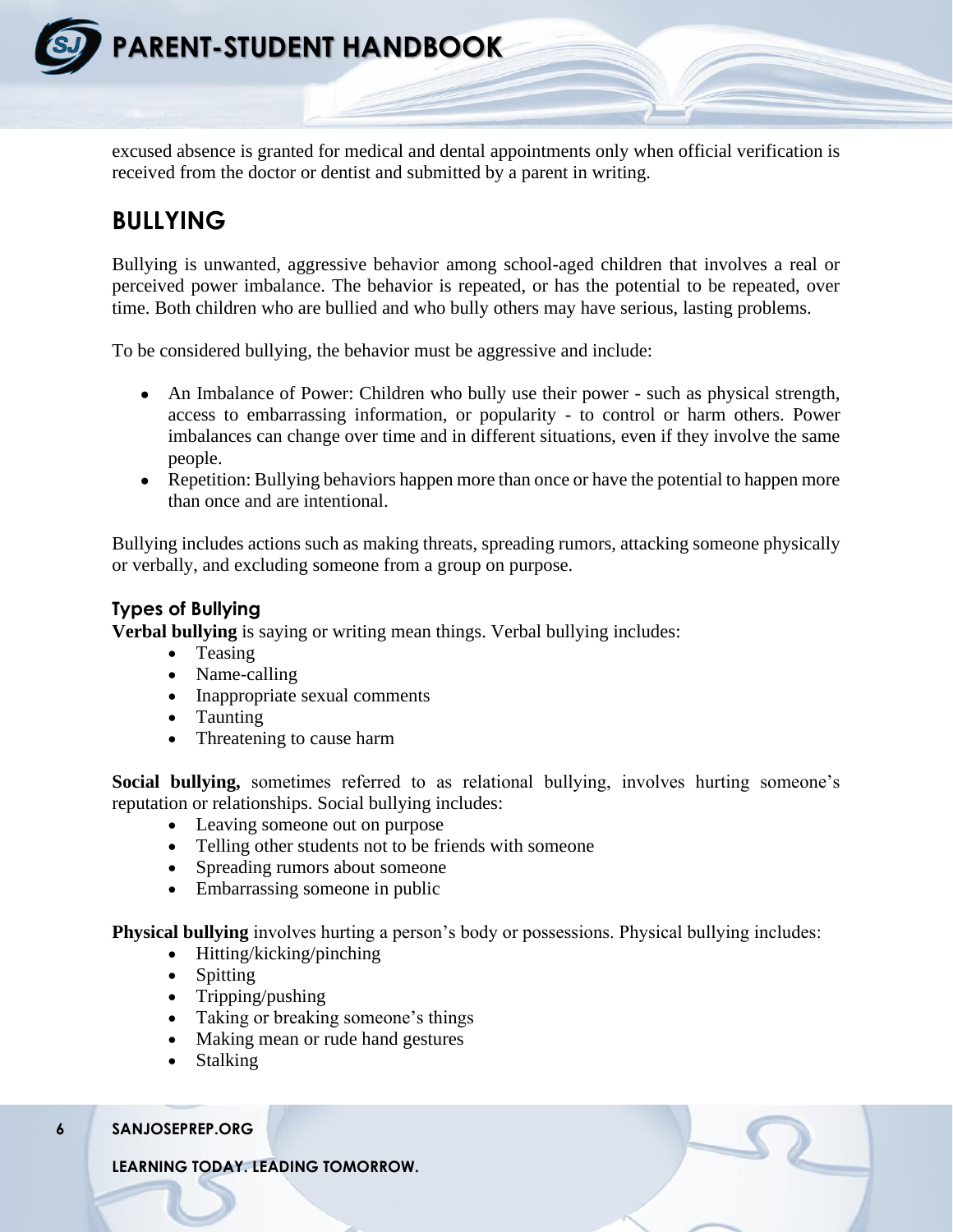

#### **Cyberbullying**

Cyberbullying is bullying that takes place using electronic technology. Electronic technology includes devices and equipment such as cell phones, computers, and tablets as well as communication tools including social media sites, text messages, chat, and websites.

Examples of cyberbullying include mean text messages or emails, rumors sent by email or posted on social networking sites, and embarrassing pictures, videos, websites, or fake profiles.

Children who are being cyberbullied are often bullied in person as well. Additionally, children who are cyberbullied have a harder time getting away from the behavior.

- Cyberbullying can happen 24 hours a day, 7 days a week, and reach a child even when he or she is alone. It can happen any time of the day or night.
- Cyberbullying messages and images can be posted anonymously and distributed quickly to a very wide audience. It can be difficult and sometimes impossible to trace the source.
- Deleting inappropriate or harassing messages, texts, and pictures is extremely difficult after they have been posted or sent.

It is the policy of San Jose Schools that ALL students and school employees have an educational setting that is safe, secure, and free from harassment and bullying of any kind. The school will not tolerate bullying and harassment of any type. Conduct that constitutes bullying and harassment is prohibited. All allegations of bullying will be thoroughly investigated. Students found to be bullying another student will be subject to disciplinary, as well as legal action.

### **CALENDAR**

#### **We follow our own calendar, and it may or may not match the DCPS calendar**.

Please refer to the San Jose Prep website for up to date information. At San Jose Prep, *every* Friday is an **EARLY RELEASE DAY**; dismissal will be at 1:00 p.m.

### **CHILD ABUSE REPORTING REQUIREMENTS**

State law and San Jose Schools policy require all persons responsible for the welfare of children to report any **SUSPECTED INSTANCES OF CHILD ABUSE OR NEGLECT**.

Any teacher or staff member who notices physical neglect or bodily harm or who has reasonable suspicion of emotional or sexual abuse will be required to make an official report to the appropriate legal agency. Florida legislation requires any individual who suspects that a child has been abused by any person to report that to the Florida Abuse Hotline. Any allegations a child was abused or neglected by a caregiver will be investigated by the Department of Children and Families (DCF), while allegations of child abuse by someone other than a caregiver will be accepted at the Hotline

#### **7 SANJOSEPREP.ORG**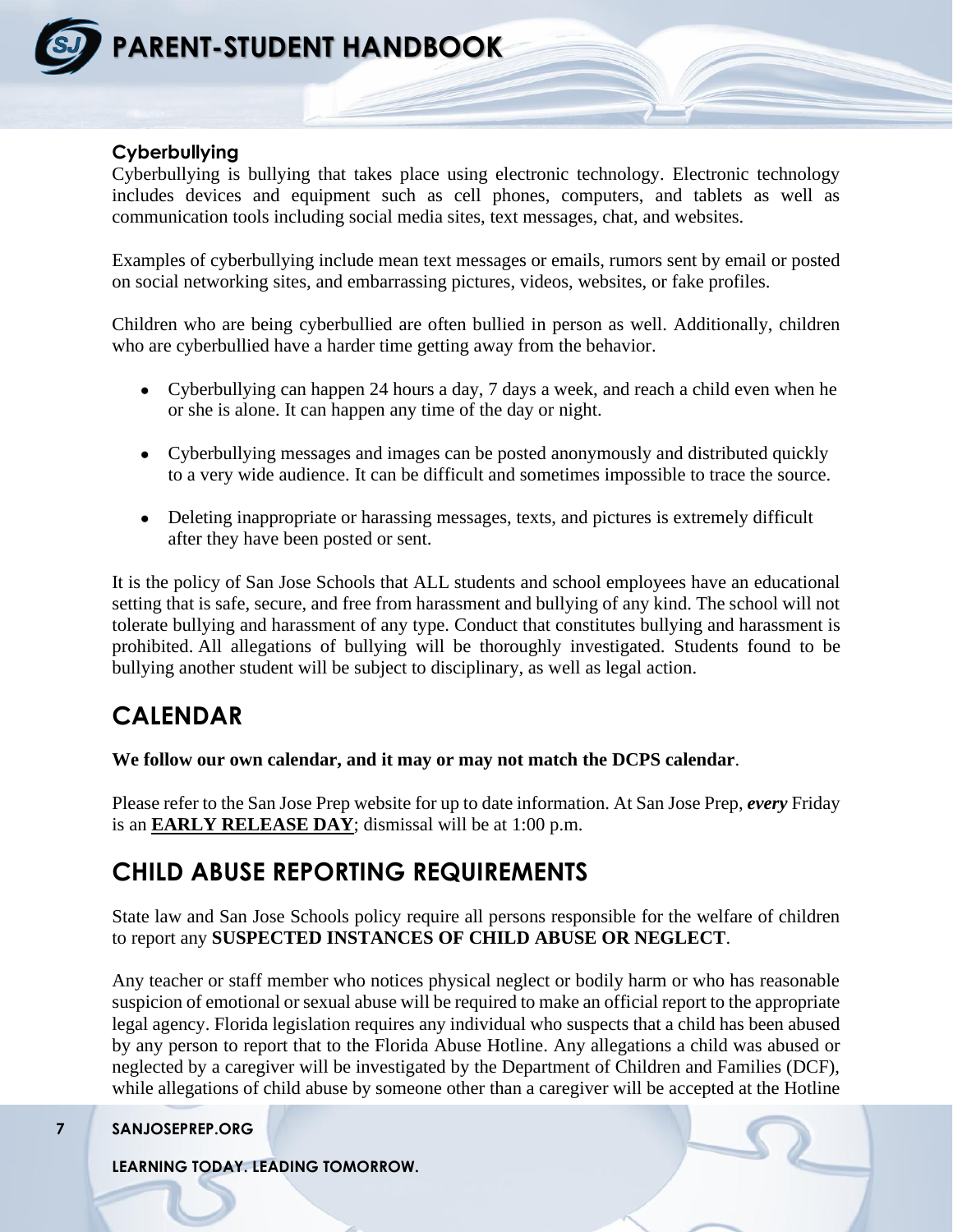

and immediately electronically transferred to the appropriate local law enforcement agency where the child lives.

### **CLOSED CAMPUS**

San Jose Prep is a closed campus. After arrival at school, students must not leave campus at any time without checking out in the front office with their parent or guardian's permission. Students who leave campus without permission are skipping and will be subject to disciplinary action.

### **CLUBS**

San Jose Prep offers several clubs to meet individual student interests. Clubs meet after school and under the supervision of a faculty club sponsor. A list of clubs and after school activities will be provided at the beginning of each school year.

### **CONFERENCES**

We promote a system of ongoing interactivity between families and the school with the primary source of electronic mail. Parents/guardians are encouraged to participate in parent/teacher/student conferences each academic year. Please keep your e-mail updated for weekly electronic newsletters and follow our updates and posts on our school website or app.

A parent/teacher conference may be requested through Student Services and will be scheduled at the first available time. To set up a conference, email studentservices@sanjoseprep.org and a member of the team will reach out to you. Conferences can be scheduled in person or electronically.

### **CONFISCATED ITEMS**

Personal items may be confiscated when there is a disruption to the learning environment. Confiscated items include, but are not limited to, cell phones, smart watches, electronic devices, hats or other headwear, toys or other items as necessary.

Initial infractions allow students to claim items at the end of the school day. Repeated infractions will require parents/guardians to come to school to retrieve the item from a school official. San Jose Schools are not responsible for the loss, theft, or damage of confiscated items. Any items remaining after the last day of school will become property of San Jose Schools.

The protocol for retrieving confiscated items is as follows:

**8 SANJOSEPREP.ORG**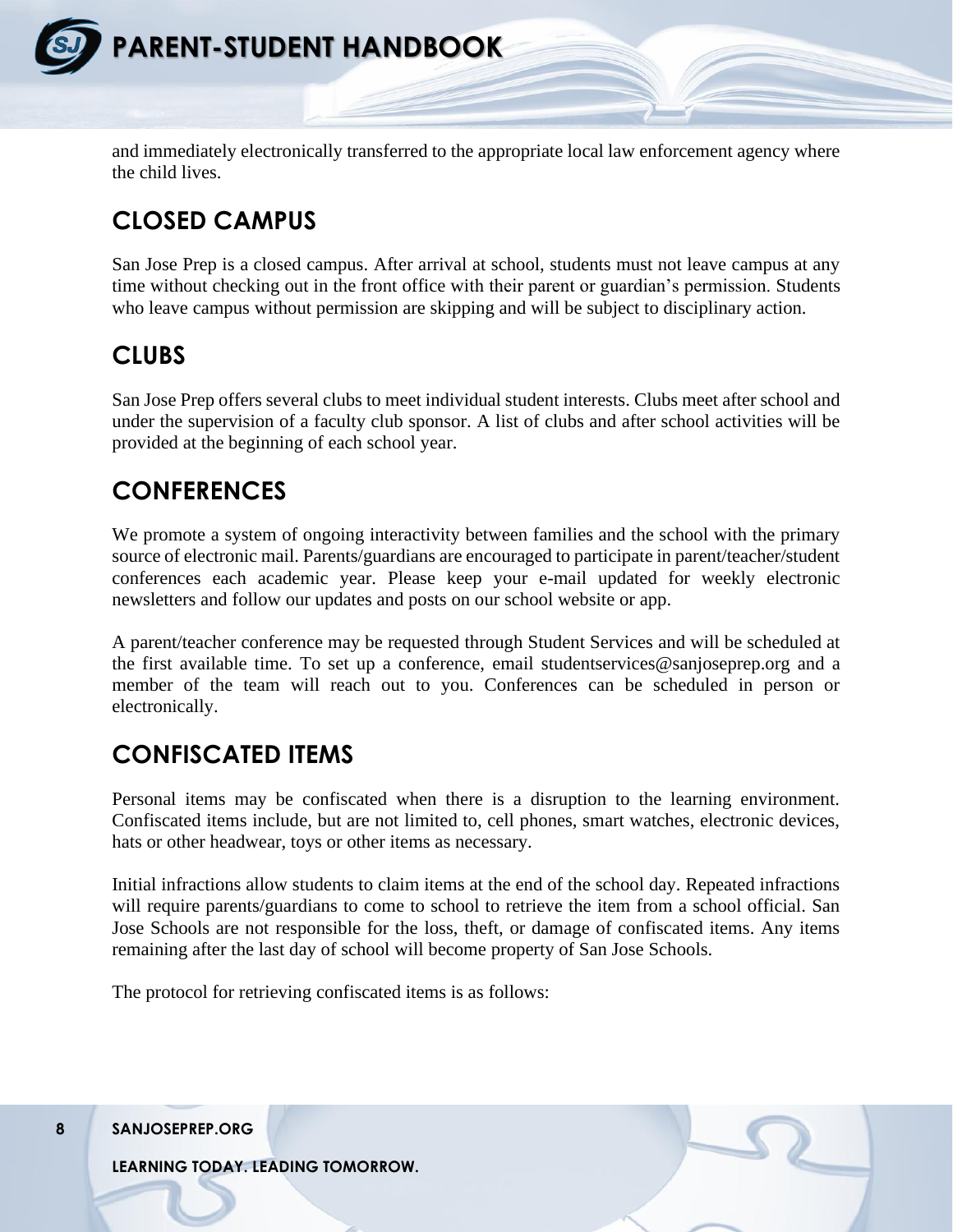

| 1st infraction                          | Student retrieves the item at the end of class.                                                     |  |
|-----------------------------------------|-----------------------------------------------------------------------------------------------------|--|
| 2nd infraction                          | Student retrieves the item at the end of the day at the front office.                               |  |
| 3rd infraction                          | Lunch detention and call home; Student retrieves item at the end of the<br>day at the front office. |  |
| <b>Every subsequent</b><br>confiscation | Detention; Parent retrieves item at the end of the day at the front office.                         |  |

Confiscations will be logged in a shared drive so administrators and teachers are aware of the number of confiscations.

### **CONTACT INFORMATION**

It is critical that parent contact information must be kept up-to-date in the school records. Please assure that your mailing addresses, phone numbers and email address is current with the school. San Jose Prep communicates primarily with parents/guardians through email, so it is of utmost importance that we have your correct email address. Please be sure that the student's Emergency Contact form is accurate throughout the school year as it is our means of contacting parents/guardians in the event of an emergency.

San Jose Prep sends out newsletters and updates to parents/guardians via email. These emails contain important information related to school activities and events; **parents/guardians and students are expected to take responsibility for receiving these communications.**

### **DETENTION**

The purpose of the detention policy is to deter inappropriate behavior and have an immediate response to such behavior. The detention policy will also serve as an alternative to suspension, help to eliminate disruptive behavior and preserve the high standard of behavior at San Jose Prep. The detention policy is devised to address all issues that are most disruptive to the teaching and learning environment. These include, but are not limited to cutting class, defacing school property, disobedience, disrespect, disturbing class, eating or displaying food in class, excessive talking, failure to complete work, littering, loitering, mischief, poor attitude, and tardiness. The set time for detention is held Friday from 1:00 p.m. to 2:15 p.m. A parent/guardian must pick up their child at 2:15 p.m.

**9 SANJOSEPREP.ORG**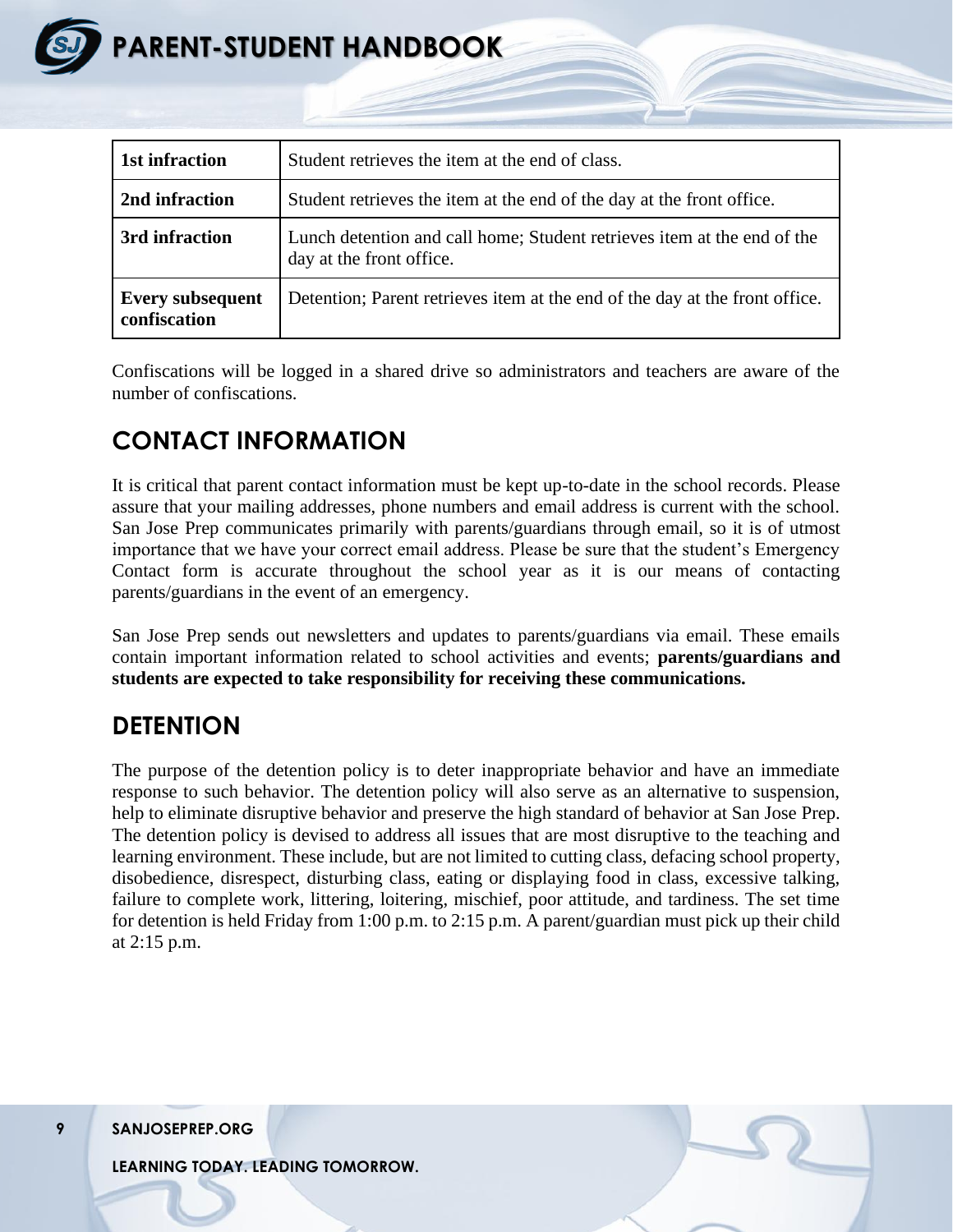

### **DISCIPLINE**

Building a strong sense of community in schools is an integral part of ensuring safety, therefore teachers are expected to provide students with rituals and routines that will ensure a positive classroom environment. Parents/guardians will be notified of any concerns related to their child's behavior. San Jose Schools is a member of school choice and not a zoned school. At San Jose Prep, we follow the DCPS Code of Conduct Policies. A copy of the Code of Conduct can be found on the school website under the Parent and Student sections.

### **DISMISSAL AND PICKUP**

Students should be picked up in a timely manner after school. Students should be picked up by 3:00 p.m. (1:30 p.m. on Early Release days) unless they are staying after school for a scheduled and supervised after-school activity; in which case they should be picked up by 3:45 p.m.

Pick-up plans should be finalized before the student comes to school. Should an emergency arise, and the parent is to contact the front office their student will be notified. Before releasing a student from school, individuals listed on the student's Emergency Information Form will be the only ones authorized to retrieve the student from the school. The individual must be an adult and be prepared to provide a picture ID.

Parents/guardians should submit to the front office personnel copies of any legal documents which indicate who has legal access to the child and his/her records during school hours. In the absence of legal documentation, school officials will provide access only to those individuals whose names appear on the student data card. Friends and strangers will be denied access to a student in the absence of verified parental consent. Even if we know you are a parent, but you do not have court specified rights to pick a child up at a time different from that specified, we will need to secure permission prior to release.

### **EARLY RELEASE**

Early Release is *every* Friday at 1 p.m.

### **EMERGENCIES**

#### **Illness**

The importance of regular attendance cannot be over-emphasized; however, students should not be sent to school when they are ill. If a student becomes ill during the school day, and it appears they would be best cared for at home, the parent/guardian will be notified. Due to limited space we are unable to accommodate a sick child for an extended amount of time. School personnel must be notified of any student's chronic illness (i.e., asthma, diabetes, heart conditions or seizures).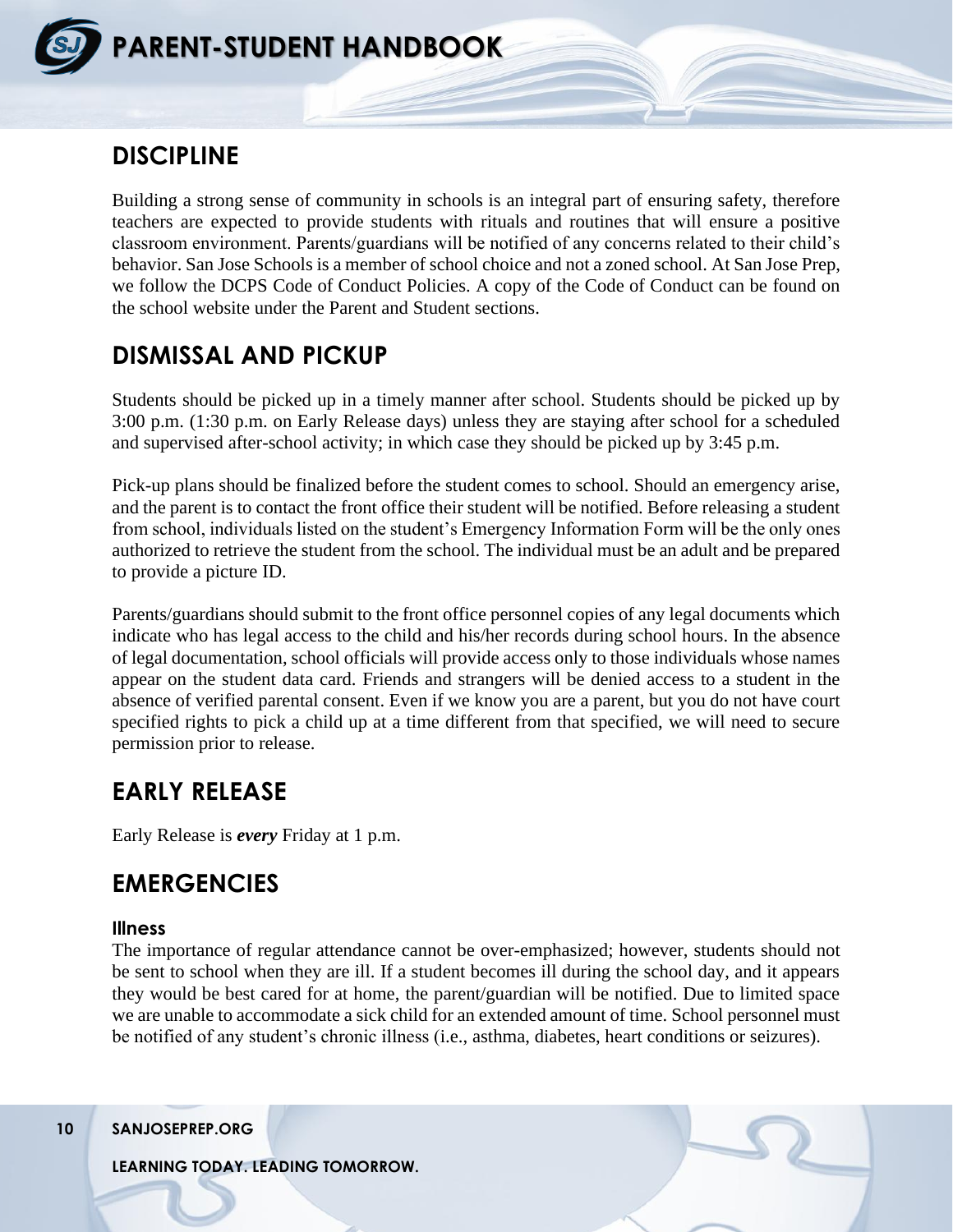

#### **Injury**

The procedures listed below will be followed for an injured student:

- 1. Teachers will send the student to the office if the injury is minor.
- 2. Teachers will notify the office if the student is unable to be moved.
- 3. Trained personnel will administer first aid.
- 4. The parent(s) will be called, and the injury described. For a minor injury the parent will make the decision about removing the student from the school. Emergency contact persons will be called if the parent cannot be reached.
- 5. In the event of a critical injury the parent/guardian will be notified immediately followed by 911. If no parent is available an emergency contact will be contacted.
- 6. An incident report will be completed for any injury.

### **FALSIFICATION OF INFORMATION**

Falsification of statement, forgery of documents, dishonesty, fraud, deceit, collusion, or conspiracy will be cause for immediate disciplinary action.

### **FAMILY RIGHTS AND PRIVACY ACT**

The revised Family Rights and Privacy Act became a Federal law in November 1974. The intent of this law is to protect the accuracy and privacy of student educational records. Without your prior consent, only you and authorized individuals having legitimate educational interests will have access to your child's educational records. In special instances, you may waive this right of access to allow other agencies working with your child to have access to those records. An employee of San Jose Schools will be present during the viewing of all records.

### **FEES**

Students and families may be asked to make a monetary contribution towards some activities. Donations are welcome to help support all families.

### **FIELD TRIPS**

Teachers are encouraged to plan field trips as an extension of classroom learning. Parents/guardians can support by assisting teachers as a chaperone. Parents/guardians serving in this capacity may not have other children accompany them. Participating in field trips is a privilege. Students serve as representatives of the school; therefore, they may be excluded from participation in any trip for reasons relating to behavior, conduct, or grades. Any student with multiple referrals or an 'F' in any subject will not participate. Any student with an out of school suspension during that marking period will not participate. Parent permission must be given for students to participate in field trips. The teacher will send permission slips and information about each field trip prior to each field trip. Money and permission slips must be turned in to the teacher,

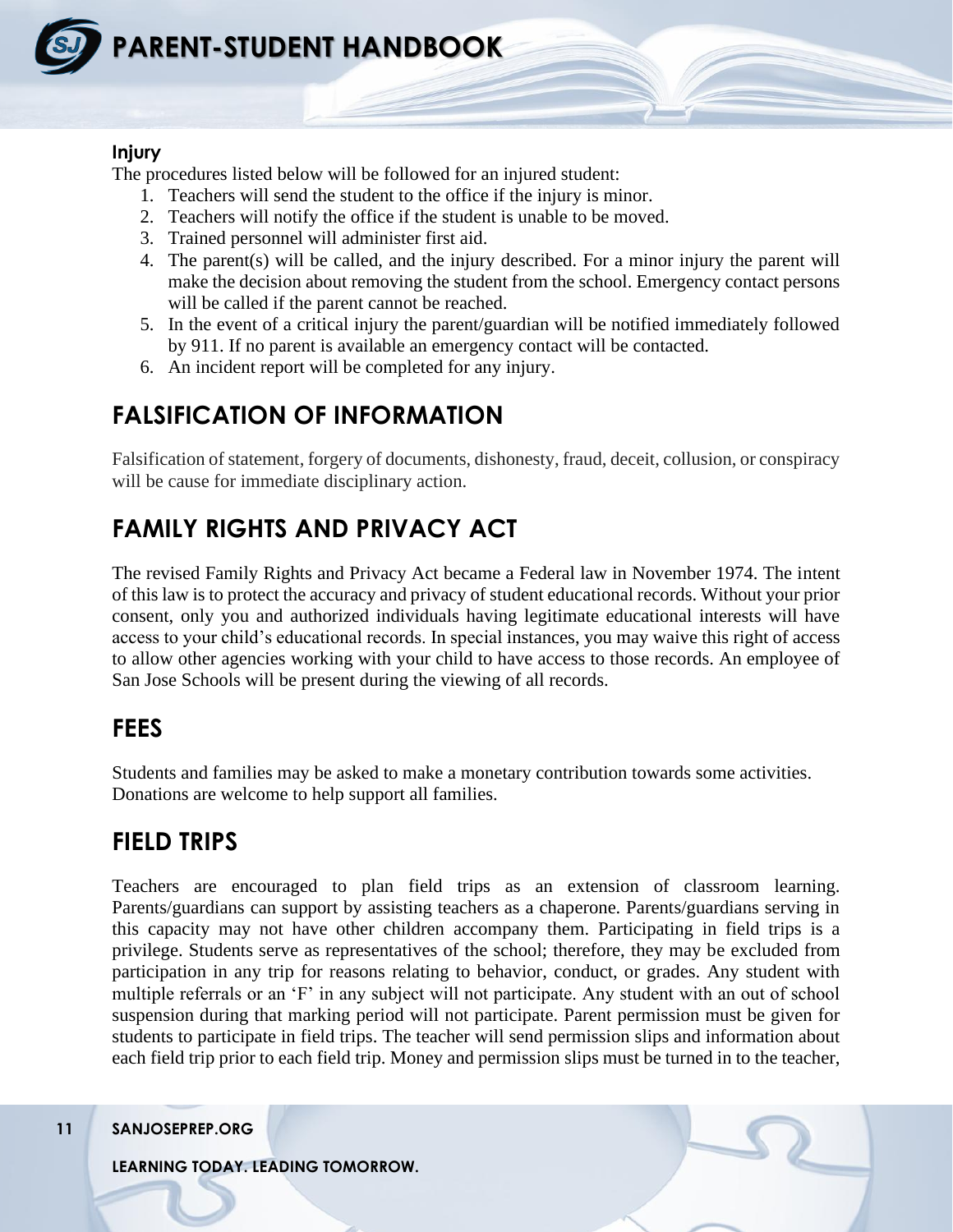

prior to the field trip or the student will not be permitted he/she is expected to attend school. Failure to do so will result in an unexcused absence.

#### *The students must wear the San Jose Storm shirt - no exceptions.*

Field Trip Authorization forms must be filled out completely and signed and returned by the preset deadline for each field trip. The Authorization for Medical Treatment form is required to be filled out completely.

Once fees are paid for a field trip the fees are *non-refundable*. Field trip costs are predetermined based upon a certain number of participants who will share the total expense. The only consideration for a refund would be due to death in the family or an injury to the student that precludes them from field trip participation. A student being removed from the field trip due to disciplinary reasons is *not* an instance when a refund will be granted.

### **FOOD AND DRINK**

Food, drinks (other than water), candy, gum, etc. are NOT allowed in the classrooms due to the potential damage to school property.

### **GRADING AND REPORTING**

Assessment and reporting of students' classroom performance is the responsibility of the classroom teacher. Grades will be based on factors including, but not limited to:

- Participation in classroom discussions and other oral performances graded against a rubric
- Quality of submitted written work, including essays, answers to questions and reports
- Performance on tests and examinations
- Quality of projects completed
- Classroom presentations

Students will receive a combination of formative and summative grades in each class. Every teacher will post grades weekly in FOCUS so that parents/guardians and students may review student progress.

#### **Grading Scale**

| 90-100 | A Indicates superior proficiency<br>and achievement. | 4 grade<br>points |
|--------|------------------------------------------------------|-------------------|
| 80-89  | Indicates above average proficiency and achievement. | 3 grade<br>points |

**12 SANJOSEPREP.ORG**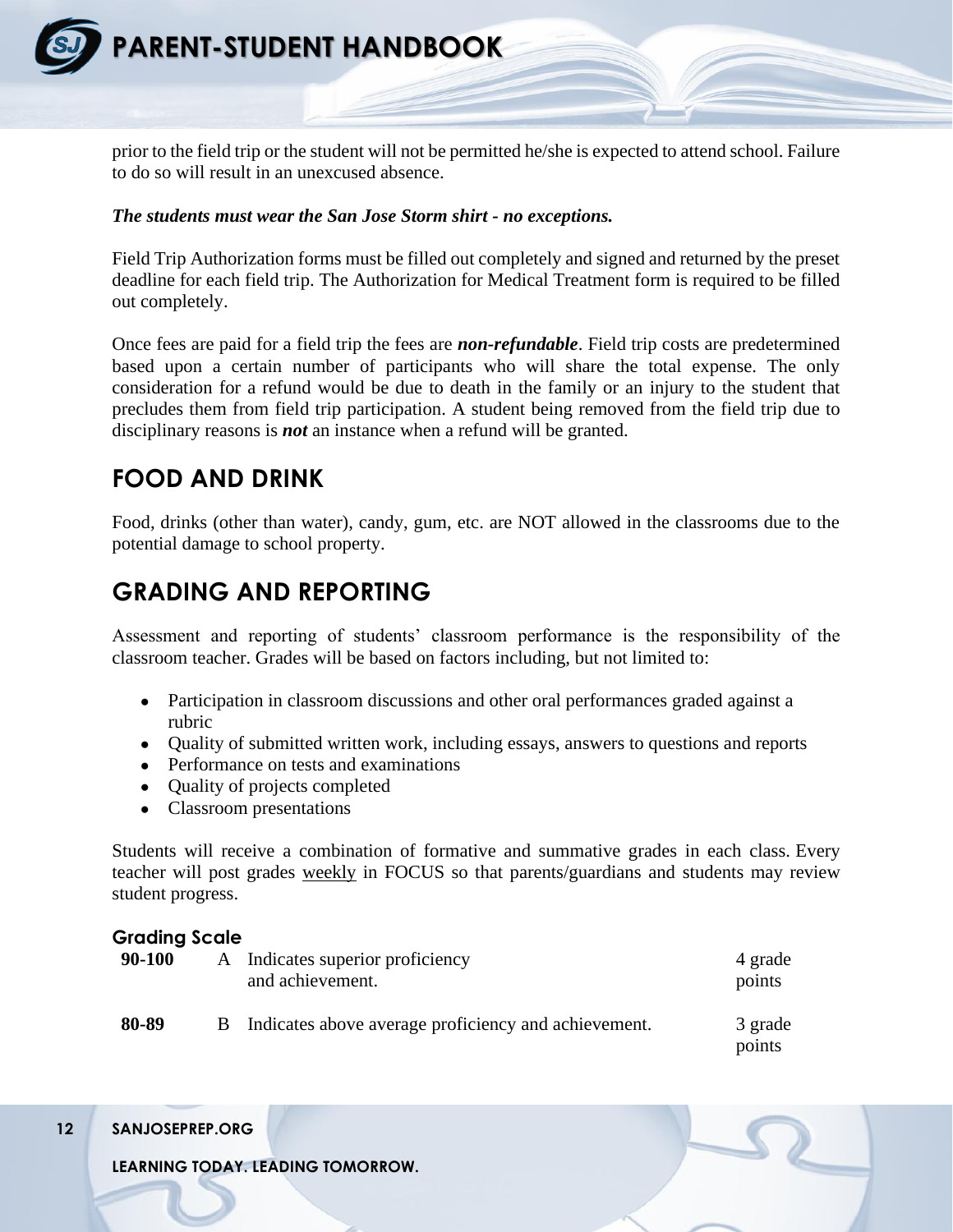| SJ | <b>PARENT-STUDENT HANDBOOK-</b> |   |                                                                                       |                   |  |  |
|----|---------------------------------|---|---------------------------------------------------------------------------------------|-------------------|--|--|
|    | 70-79                           | C | Indicates fair proficiency and<br>achievement.                                        | 2 grade<br>points |  |  |
|    | 60-69                           | D | Indicates minimum proficiency and achievement – credit<br>given. Intervention needed. | 1 grade<br>point  |  |  |
|    | 59 or<br>below                  | F | Unacceptable work $-$ no credit given.<br>Intervention required.                      | NO grade<br>point |  |  |

### **HOMEWORK**

Good study habits and consistent completion of homework are necessary for success in life. At San Jose Prep, students will be assigned homework. Students are expected to complete and submit assignments by the teacher's deadline. Students will be provided with a time extension based on the number of excused absences, i.e., three excused days out, three extension days to turn in all work.

### **HONOR ROLL**

Students who earn all A's or A/B on his/her report card will be recognized quarterly as an Honor Roll student.

### **GIFTS**

At San Jose Prep, we believe in celebrating all aspects of student life. When considering delivering birthday or other celebratory gifts to students, such as balloons, flowers, etc., please make every effort to deliver such items during the student's lunchtime or the item(s) will be held in the front office for student pick up at the end of the day.

### **LOST AND FOUND**

Students frequently misplace clothing or items brought to school. A Lost and Found collection is kept in the cafeteria. Students are welcome to check for missing items in the Lost and Found. Please encourage your child to check for lost items. Items not claimed within a 9 week period will be given to charity.

### **LUNCH PROGRAM**

San Jose Schools is a member of the National School Lunch Program. San Jose Prep is a CEP school therefore all students eat breakfast and lunch for free. Students who do not participate in the lunch program can bring their own lunch. Students are not permitted to order food to be delivered.

**13 SANJOSEPREP.ORG**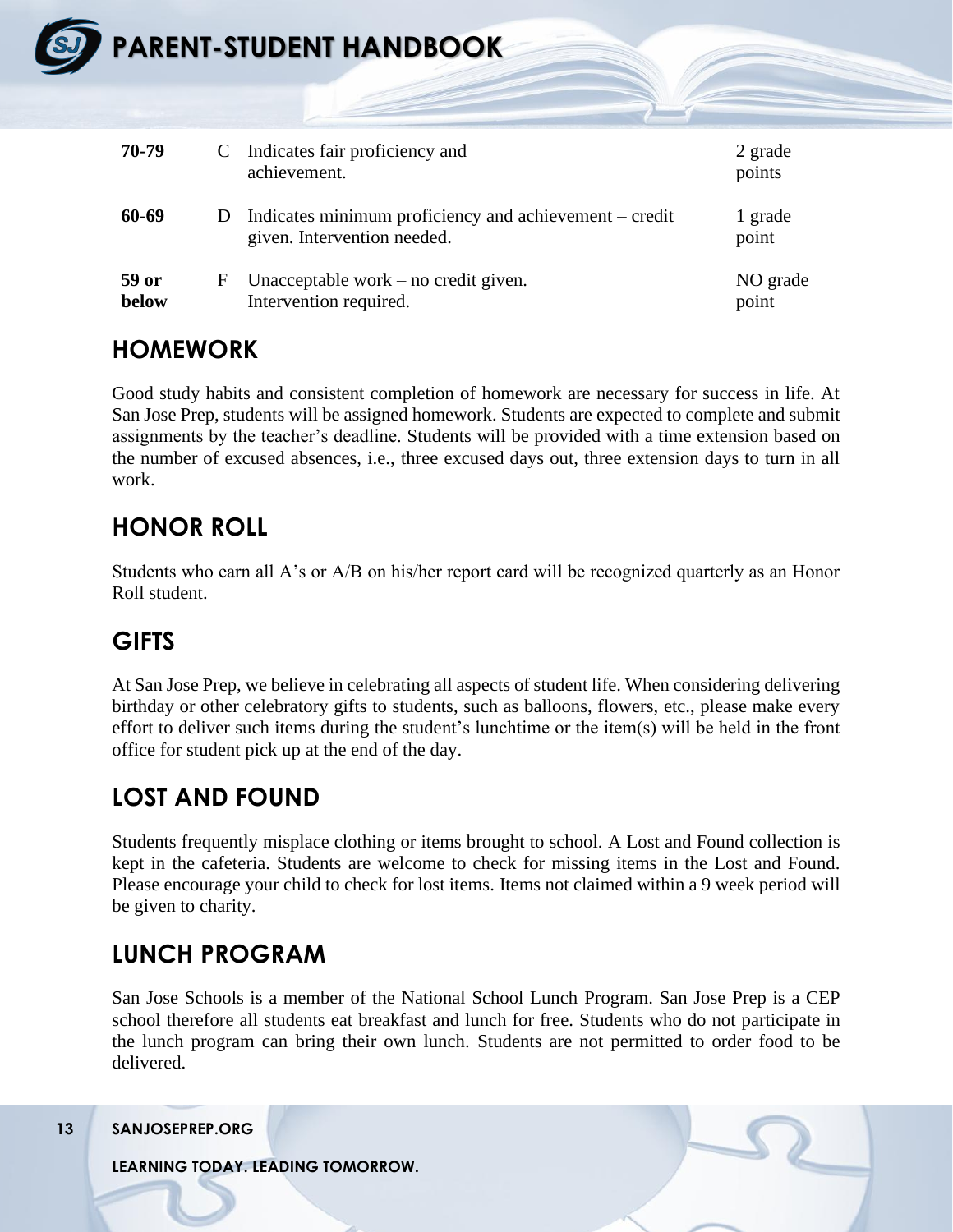

### **MEDICATION**

The practice of administering medications in school is governed by several areas of Florida Law. The administration of any medication in school is discouraged, unless necessary to optimize a student's health and ability to attend school. Except in the case of emergency medications, parents/guardians are requested to administer a student's medication before or after school, safely at home. The school has the right to refuse to administer medication that is not required to be given during the school hours.

The administering or dispensing of any medicines (including non-prescription medication) to students by employees of San Jose Schools without specific written authorization by the parents/guardians and physician of the student is forbidden. If it is absolutely necessary that the child take any medication while he/she is in school, the parent must sign an authorization form and have the form completed by their physician. Please obtain this form in the school office. The medication will be kept in the office and will be administered by office personnel. A parent may also choose to come to school and administer medication.

Please be aware that San Jose Prep does not have a nurse present at the school.

Parents/guardians are ultimately responsible for ensuring that their child is receiving medication at school as expected and ordered, that medication guidelines are being followed, medications are not expired, supplies from home are available, unused medication is picked up, documentation is complete, health and medication changes are communicated, that their child has been educated about their personal responsibilities when taking medication at school, and that a current phone contact number is available on the emergency contact list.

Guidelines for administering medication are strictly enforced to adhere to professional bestpractices that ensure a student's safety. Lack of cooperation with or not following the Guidelines for Administering Medication will result in the school's inability to administer medication to a student.

### **MENTAL HEALTH PLAN**

In accordance with SB 7029, San Jose Schools has its own plan to address matters of mental health. All matters that may arise regarding a student's mental health status will be referred to the Mental Health Plan. This plan, and its remedies, are outside of the Code of Conduct and is handled as a separate matter. Please visit our Mental Health Plan on our website to find out more.

### **PARENT/TEACHER CONFERENCES**

San Jose Prep teachers will communicate regularly with parents/guardians regarding their child's academic performance and/or behavior. However, in the event a parent would like to meet with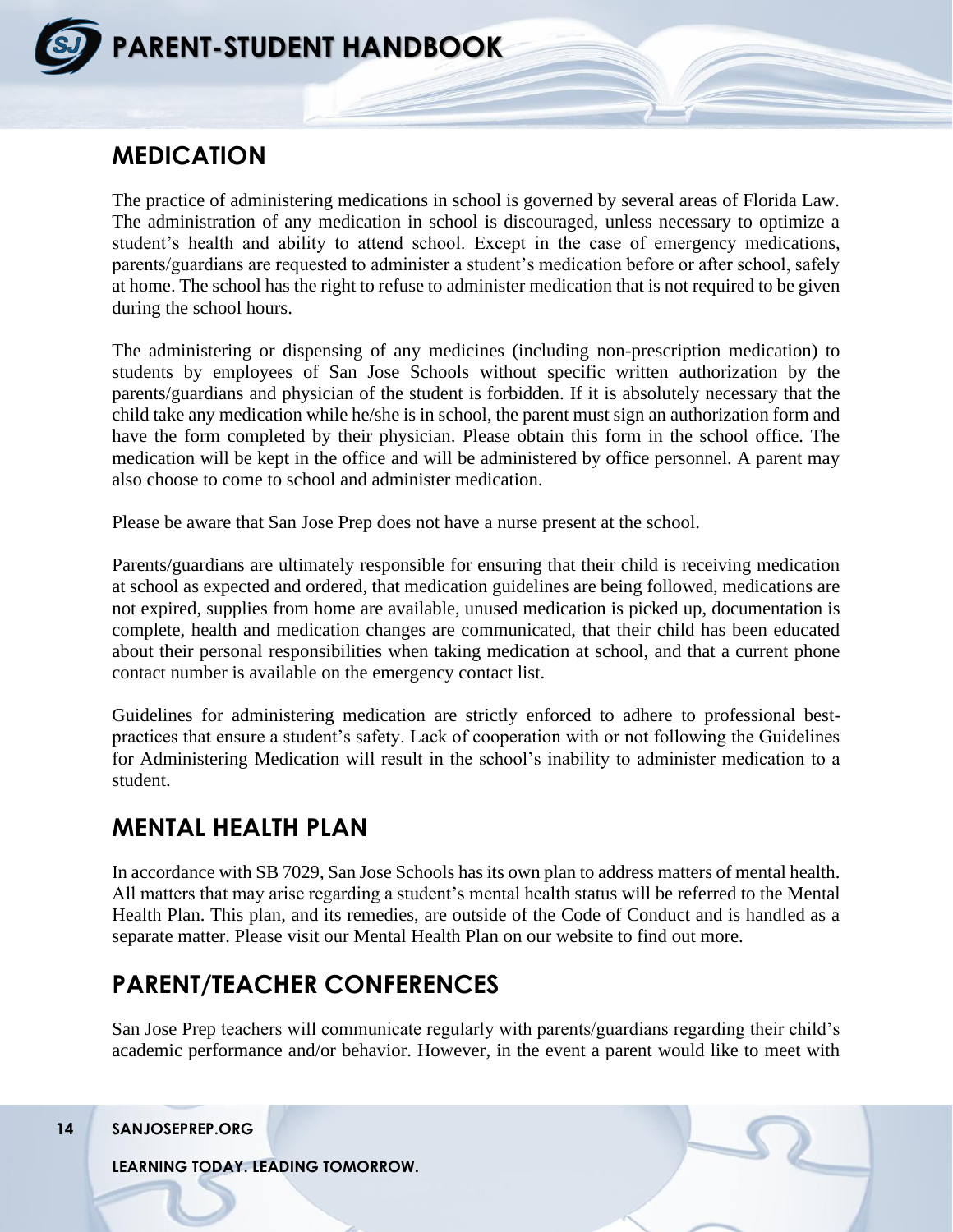

the child's educational team, a parent may request a conference. Conferences may be requested by emailing studentservices@sanjoseprep.org.

### **PERSONAL ELECTRONIC DEVICES**

In the age of technology, we do understand that cell phones play an integral part in communicating with others. At San Jose Prep we make provisions for use of cell phones or other electronic devices under the supervision of school personnel. For example, in the classroom when it is part of teacher instruction and in the cafeteria as part of a student's recreational time. However, electronic devices are not permitted in the hallways or in the restrooms at any time. Misuse of these items will result in confiscation. The school shall not be responsible for any damage, theft, or loss of any electronic device brought to the school property or at any school related function.

- 1. Students have the privilege of carrying personal electronics, however, it is a privilege and as such it can be revoked for poor academic performance, disciplinary action, or inappropriate usage.
- 2. San Jose Schools is NOT responsible for loss, damage or theft of any devices brought to school.

### **PROGRESS REPORTS**

Progress reports will be provided quarterly via Focus. Parents/guardians are expected to check on their student's grades via the FOCUS parent portal system. Parents/guardians will be informed of mid-term progress report dates and should request teacher conferences whenever the grade falls below a C.

### **PROMOTION REQUIREMENTS: MIDDLE SCHOOL**

| <b>Grade 6 to Grade 7</b> | Successfully complete three or more 6th grade core courses 1,2,3                                                                       |  |
|---------------------------|----------------------------------------------------------------------------------------------------------------------------------------|--|
| Grade 7 to Grade 8        | Successfully complete three or more 7th grade core courses and recover the<br>core course not passed in 6th grade, if applicable 1,2,3 |  |
| <b>Grade 8 to Grade 9</b> | Successfully complete all four 8th grade core courses and recover the core<br>course not passed in 7th grade, if applicable 1,2,3      |  |

1. Core courses are Language Arts, Mathematics, Science, and Social Studies.

- 2. Teachers and administrators have an obligation to provide timely intervention so that students may recover courses (core or elective) during the academic year.
- 3. One core course failed and not recovered during the academic year may be recovered during a district Summer Education Programs (if available) or during the summer through a private or out-of-county provider to meet course requirements for promotion. Credit Recovery can also be done through our Virtual Instruction Provider agreement with Edgenuity.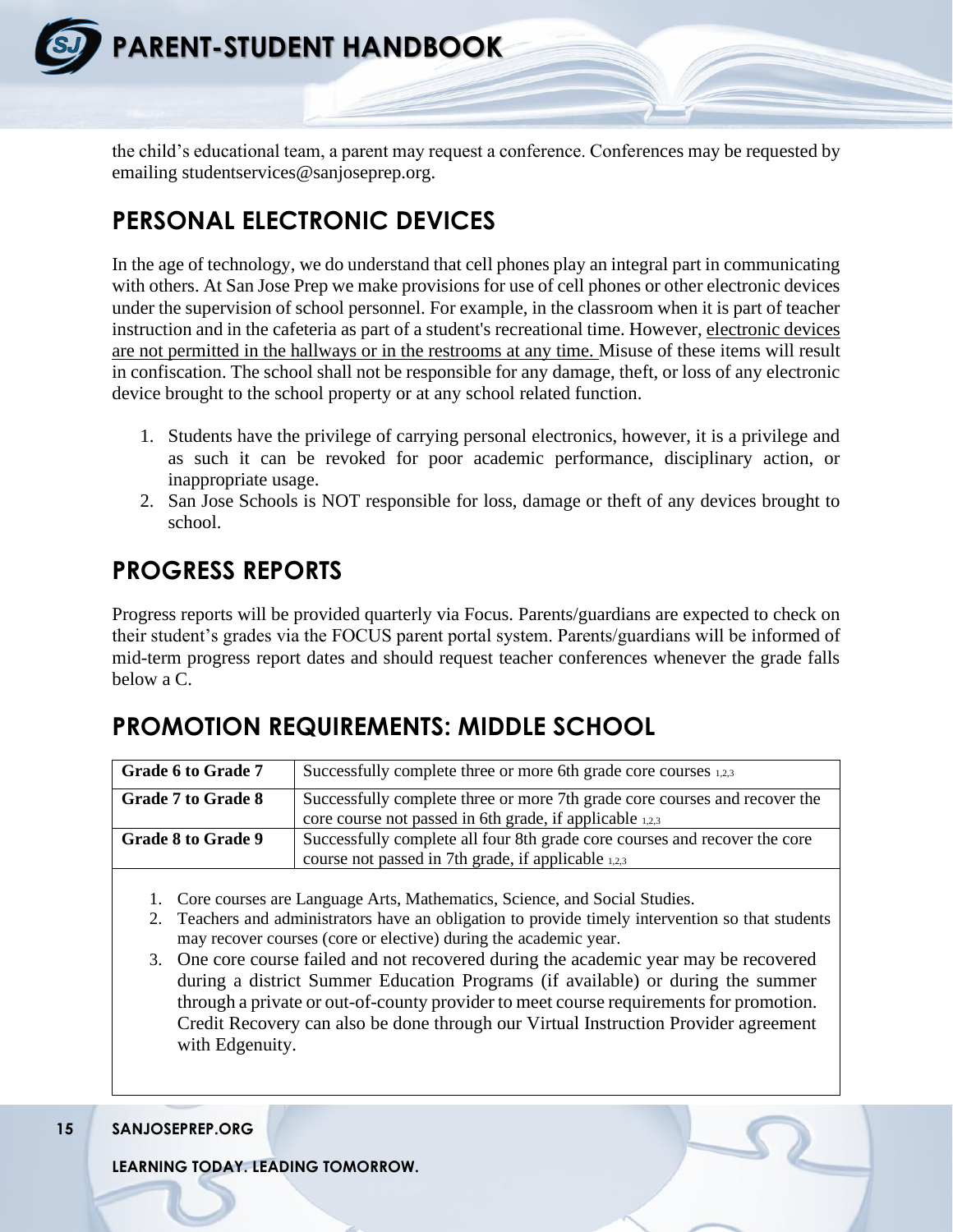NOTE: A student with a disability who has been grade-adjusted through the ESE Reevaluation Review Team shall be promoted based on the credits earned in the years completed during middle school. Promotion for these students is not dependent on credits for grades missed by the student due to the grade-adjustment.

### **PROMOTION REQUIREMENTS: HIGH SCHOOL**

| Promoted to: | <b>Number of Credits</b> | <b>Requirements</b>                               | <b>Grade Point</b><br>Average |
|--------------|--------------------------|---------------------------------------------------|-------------------------------|
| 10th Grade   | 5 credits                | 1 English, 1 Math                                 | 1.5                           |
| 11th Grade   | 12 credits               | 2 English, 2 Math/Science                         | 2.0                           |
| 12th Grade   | 18 credits               | 3 English, 3 Math, 3 Science,<br>3 Social Studies | 2.0                           |

### **HIGH SCHOOL GRADUATION REQUIREMENTS**

The school will adopt and follow the graduation requirements established by the state of Florida in accordance with 1003.428, F.S. following the requirements established for that cohort year of 9th grade entrance.

In keeping with our mission and vision of preparing our students for both academic success in their future endeavors as well as in life, we have decided to add one additional high school graduation requirement. We are requiring that a "Pathway to Success" be established as the final high school graduation requirement from San Jose Prep. This requirement is voluntary for students in the 9th grade cohort of 2017-2018 and older. The "Pathway to Success" would include demonstrating evidence in one of the following methods:

- 1. College Acceptance Letter
- 2. Trade School Acceptance Letter
- 3. Enlistment Confirmation in one of the Armed Forces
- 4. Professional Services/Employment Contract we understand that not every student needs to go to college to be successful in life. Through the education of high school and possibly one of the CAPE Industry Certifications that can be achieved at San Jose Prep, a student may find success after high school with gainful employment.

As part of the Pathway to Success, Seniors are required to have a minimum of 3 meetings with the Grad Coach. **Failure to complete the Pathway to Success will result in Seniors not participating in Senior activities to include the graduation ceremony.** 

```
16 SANJOSEPREP.ORG
```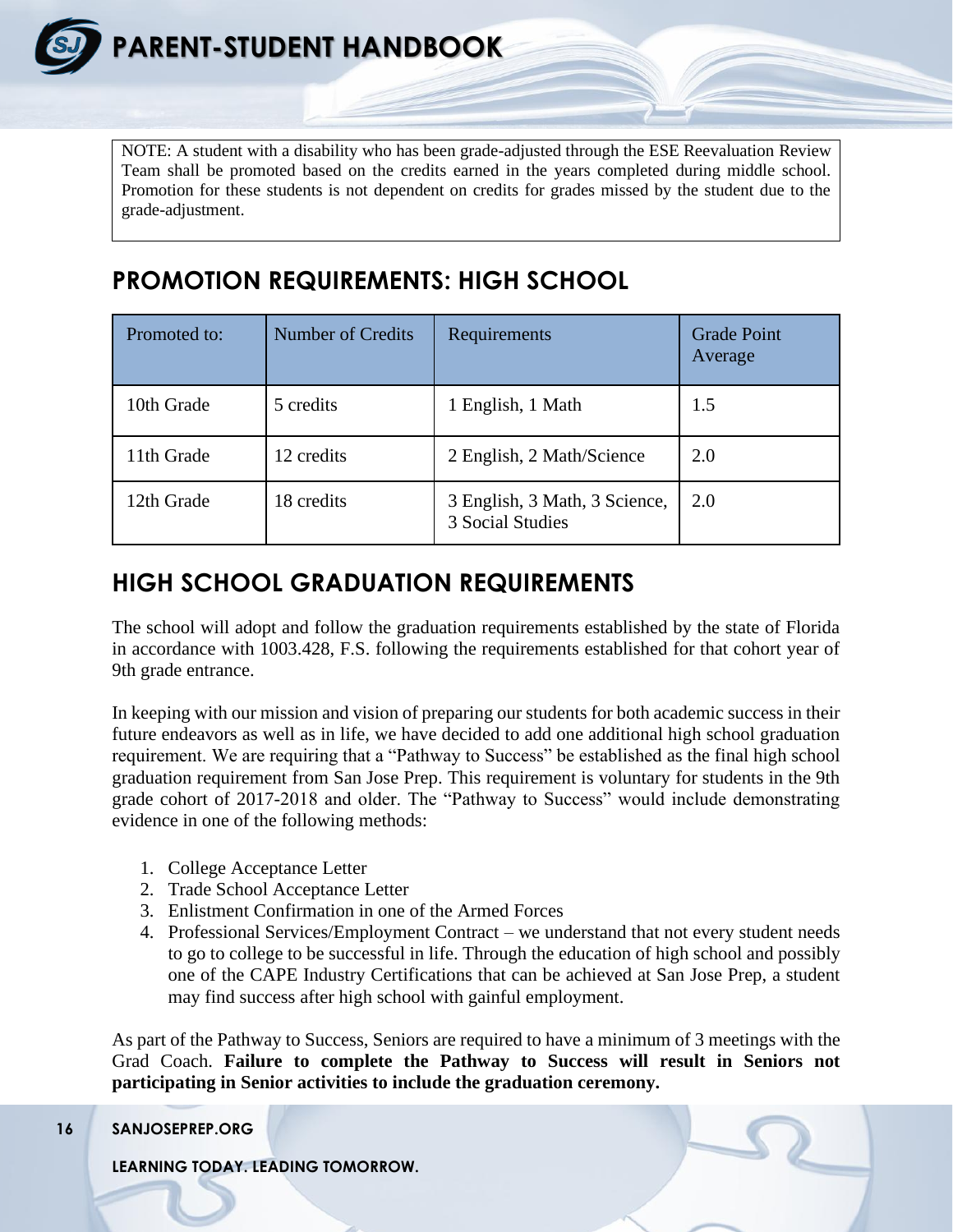

### **RELEASE OF LIKENESS AND IMAGES**

By signing the acknowledgement, you understand that our students are susceptible to having their likeness or image used in social media posts, marketing materials, and school communications. If you would like to opt your student out of this, please see San Jose Prep's administrative assistant for an opt-out form.

### **REPORT CARDS**

Students will receive report cards four times per year at the end of each 9 week grading period. Report cards are available on the FOCUS parent portal. Students or parents/guardians who have a question regarding a report card grade should contact the teacher of that grade in question, directly.

### **SAFETY AND SECURITY**

San Jose Schools has a safety plan in place. Reviews of the plan, drills conducted by students and staff, and district-based training are ongoing items that make the school safety plan, a living document. San Jose Prep conducts monthly fire drills along with other safety drills in accordance with state and local laws. Students are required to comply with teacher directives during such drills.

Exterior doors to the school will remain locked and alarmed at all times during the school day including the front office entry. All visitors must enter the school using these doors and MUST report to the front office to sign in. Please be prepared to show proper identification at every visit to the school as part of our check in system.

Classroom doors remain locked at all times throughout the school day. Students must have a hallway pass to leave a classroom for any reason, and unnecessary movements during class time is restricted. A security camera system is in place school-wide with viewing accessibility conducted by the front office, all administrators, and the school resource officer (SRO). This footage is only viewed by school staff or members of the Jacksonville Sheriff's Office when necessary. Parents/Guardians/Students will not see video footage as this violates the right to privacy of other students.

### **SAN JOSE PARTNERS (SJP)**

The SJP is designed to support volunteerism and school functions. Details regarding the organization and meeting schedules will be provided at the beginning of each year. Parents/guardians and other family members are encouraged to participate. You may join the organization for \$5 per membership at most school events, at the front desk with our administrative assistant, or online at SanJosePrep.org. All funds raised are poured back into supporting our school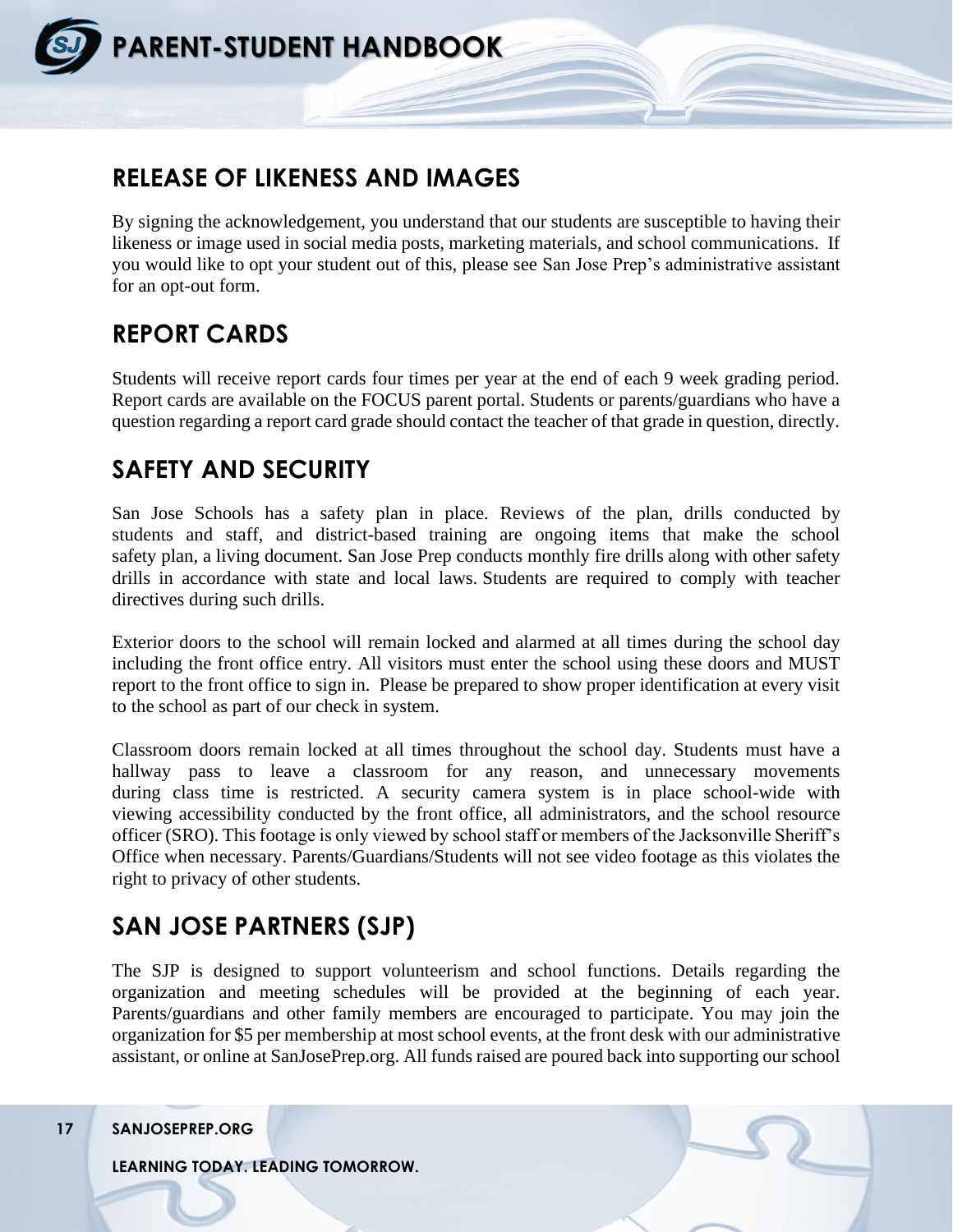

community, including teacher appreciation events and contributions to student activities and materials that serve the entire student body.

### **SCHOOL HOURS**

- 7:30 a.m. Office opens; Students may enter the building.
- 8:00 a.m. School day officially begins; **ALL students should be in class**
- 2:40 p.m. School day officially ends (Monday through Thursday, 1:00 p.m. on Friday)
- 3:45 p.m. School and front office close/clubs end
- 6:00 p.m. Aftercare closes

### **SEVERE WEATHER INFORMATION**

San Jose Schools will follow the same or similar instructions as Duval County Public Schools in the case of severe weather emergencies. Parents/guardians should watch the local news for information about school closings. Please refer to the school website, school app, and/or emails from school administration regarding closing and/or re-opening of school following a closure.

### **SEXUAL HARASSMENT**

Sexual harassment is defined as unwelcome sexual advances, requests for sexual favors, and/or other inappropriate verbal, written, or physical conduct of a sexual nature that takes place under any of the following circumstances:

- When submission to such conduct is made, explicitly or implicitly, a term or condition of employment, instruction or participation in other school activities.
- When submission to or rejection of such conduct by an individual is used by the offender as the basis for making personnel or academic decisions affecting the individual subjected to sexual advances. And/or,
- When such conduct has the effect of unreasonably interfering with the individual's work and/or academic performance or creating an intimidating, hostile, or offensive work or learning environment.

Sexual harassment committed by students against students or staff is inappropriate behavior and violates San Jose Schools policies.

If a student believes they are the subject of sexual harassment or the focus of inappropriate behavior, they should report such incidents to their parent/guardian and school authorities. A student can report the information verbally or in writing to the principal, assistant principal, SRO, a teacher, or support staff. When reporting an incident, it is helpful to provide as much information as possible. Such information includes: (1) a description of the event or events, (2) the number of occurrences with dates and places, (3) the names of any witnesses, and (4) if appropriate, documents, papers and/or other exhibits.

#### **18 SANJOSEPREP.ORG**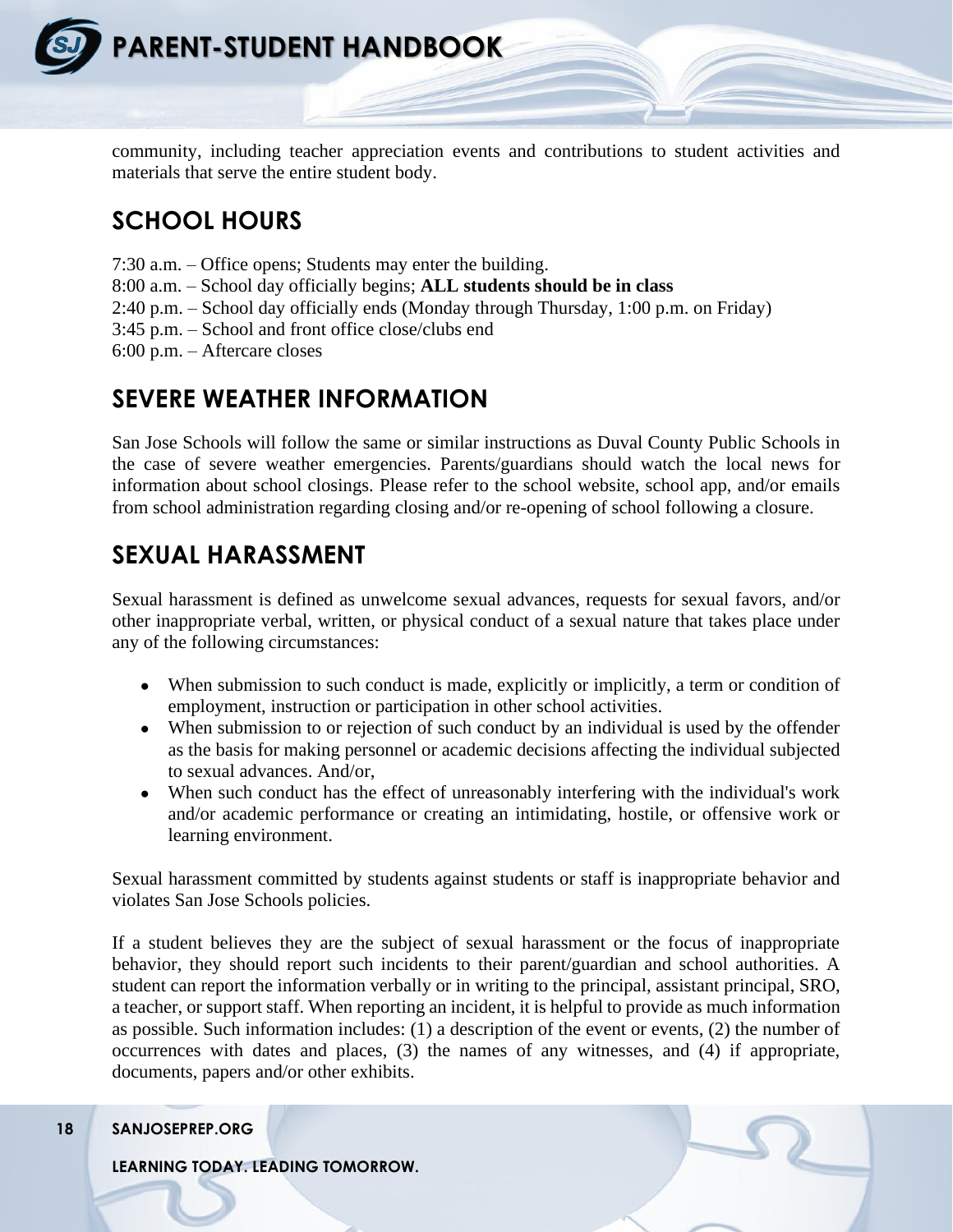

At the conclusion of the investigation, depending on the findings, San Jose Prep will uphold the consequences as outlined in the Code of Conduct.

### **SOCIAL EVENTS**

San Jose Prep sponsors several social events throughout the school year. All school rules and policies apply to school-sponsored events on-or-off campus. The following rules apply to student participation:

- 1. Students must be picked up at the time the event concludes.
- 2. No student guests over age 16 in MS and 20 in HS are permitted at San Jose social events.
- 3. Non San Jose Prep students must have a form signed by their school official to attend events at San Jose Prep as a guest.
- 4. Dancing at social events must be appropriate in nature and the administration of San Jose Prep will hold students accountable.
- 5. Alcohol, tobacco and other items prohibited on campus are forbidden at social events.
- 6. Once a student has entered the social event facility they must stay until they are picked up. If a student leaves, they are not allowed to return.
- 7. Student attire at social events must not be provocative or inappropriate in a social environment.
- 8. High School students must have a 2.0 GPA and no more than five (5) unexcused absences for the quarter.
- 9. Middle School students must have no F's in a core subject area and no more than 5 unexcused absences for the quarter.
- 10. A student's discipline history may exclude a student from partaking in a social event.

\*Any student who violates these parameters or is deemed to be dressed inappropriately will be sent home immediately.

### **STUDENT RECORDS**

Pursuant to Florida Law, adult students and the parents/guardians of a student under age 18, currently or formerly in attendance in the Duval District School system and/or San Jose Schools shall have the following rights regarding public education records maintained by the district or school.

#### **Right of Access**

The right to review and inspect student records, including the right to reasonable requests for explanation and interpretation of the records, and the right to obtain copies of said records. The district/school shall presume that either parent of a student has a right to inspect their child's records unless the district/school has been provided with a legally binding instrument or court order which provides to the contrary.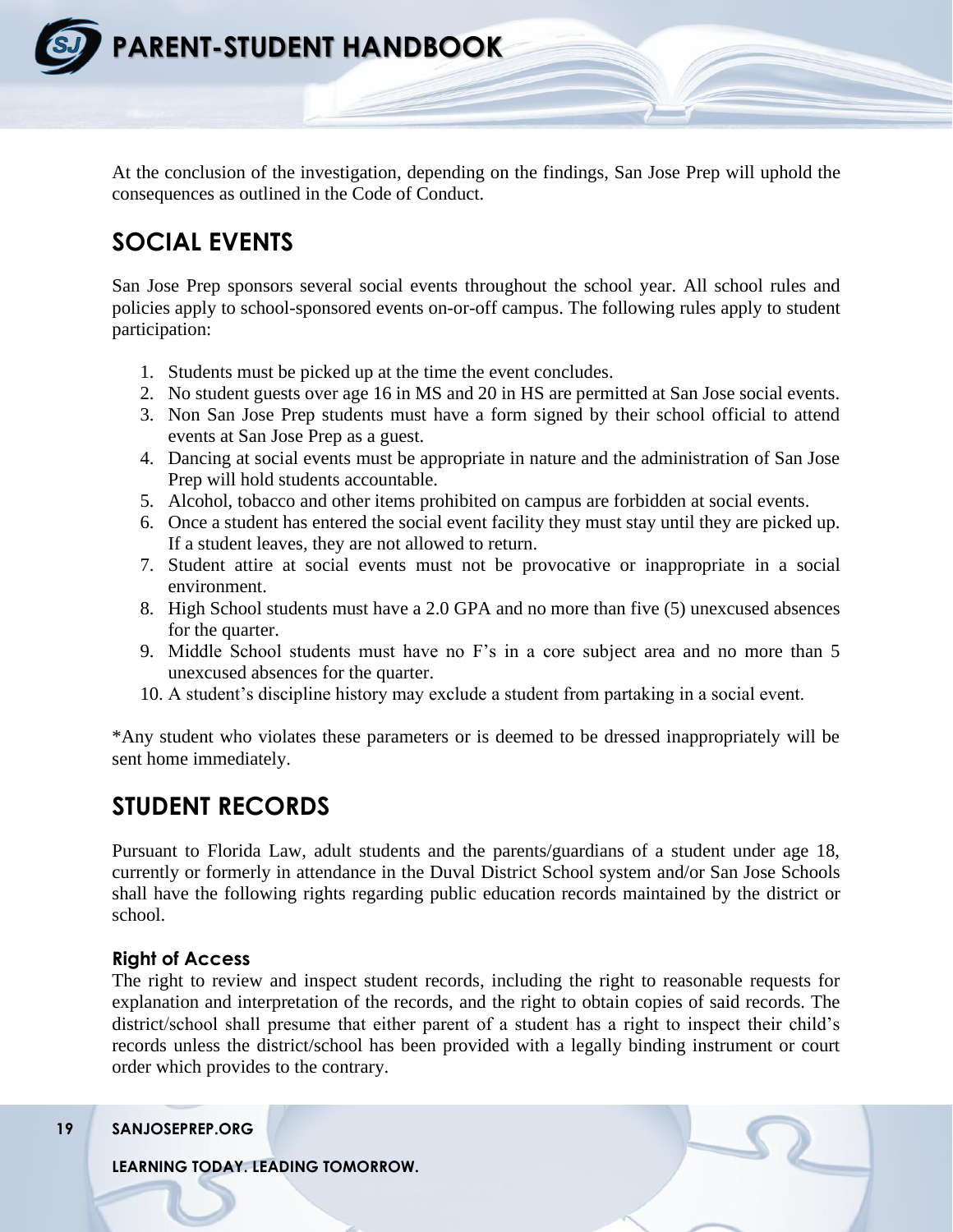

#### **Right to Privacy**

The right to privacy with respect to personally identifiable records held on each student, whether a current or a former student.

#### **Right to Waiver of Access**

The right to allow another party access to all personally identifiable student records.

#### **Right to Challenge and Hearing**

The right to challenge the content of any record which the parent, guardian, or adult student believes to be inaccurate, misleading or a violation of their privacy. Student records are maintained at the school the student currently attends or, in the case of former students, the school last attended. San Jose Prep will forward records to other schools that have requested the records and in which the student seeks or intends to enroll (34CFR §§ 99.7 and 99.34(a)(ii).

### **STUDENTS' RIGHTS**

Students have the right to feel safe from threats and bodily harm. Disruptive behaviors are never acceptable, and when they occur, they will result in disciplinary action, including but not limited to exclusion from participation in class activities, suspension, In-School Suspension, Out-of-School Suspension, or in an extreme case, recommendation to the hearing office for alternative placement.

Parents/guardians who have a conflict with a student are requested to speak to the Administration. At no time may parents/guardians approach students directly. All students and employees will be treated with respect. Slurs, innuendo, hostile treatment, violence, or other verbal or physical conduct against a student or employee will **NOT** be tolerated.

### **STUDENT/PARENT SURVEYS**

The School Climate Survey measures student perceptions of school climate. The surveys are brief, reliable, and valid for assessing perceived school climate among students and an overall understanding of how middle and high school students perceive the quality and character of school life. Students complete the survey during school hours using campus computers under the guidance of teachers or other appropriate school personnel. Parents/guardians shall be notified in advance via the principal's weekly newsletter and the notice shall include dates during the school year of its administration.

### **SUMMER SCHOOL**

Summer school is offered by San Jose Prep. Any student planning to attend summer school for credit to make up failed courses must obtain prior approval of their program from the principal. Student Services will contact you if your student is required to attend.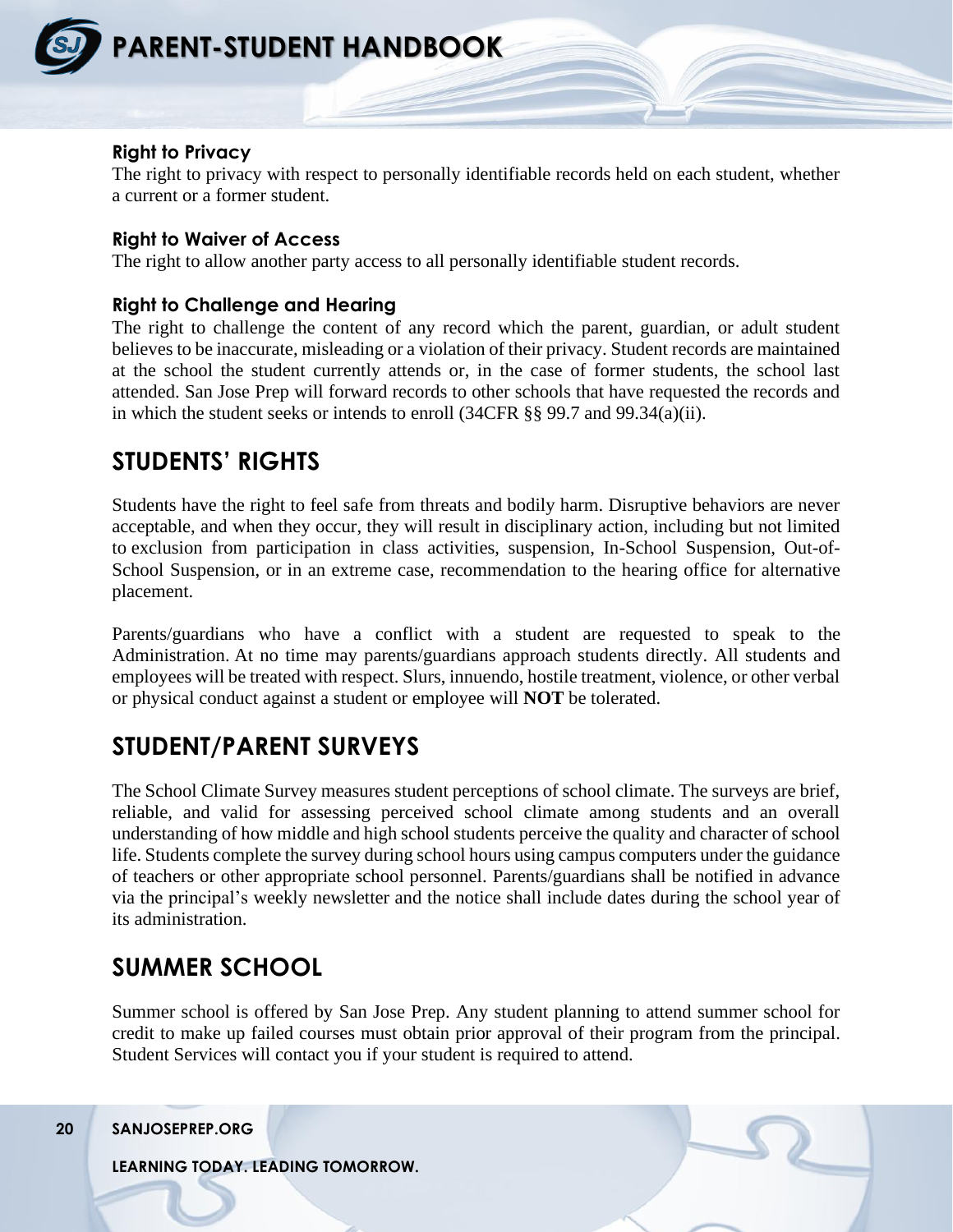

The following list demonstrates safety nets that we offer to ensure the academic success of all students:

- Academic warning letters
- Accommodations
- Administrative conferences
- Annual evaluations
- Differentiation
- Interventions
- Notifications
- Parent/student/teacher conferences
- Progress Reports
- Credit Recovery through Edgenuity
- Tutoring

### **SUSPENSION NOTICE**

Parents/guardians will be notified when their child receives a suspension. Parents/guardians will be provided a copy of said referral for their review. The referral will indicate the number of days for ISS or OSS. This notice shall state the specific offense committed by the student. In addition, the notice may also state the date and time when the student may return to school **AFTER** the required parent conference for readmittance has been held. If school officials wish to ask the parent/guardian to confer regarding matters pertinent to the suspension, the notice may request that the parent/guardian respond to such requests without delay.

Any student on campus or at a school-sponsored event without authorization during a suspension, will be considered trespassing and may be subject to law enforcement procedures.

Prior to students being allowed to return to class a restorative process will be implemented by Administration.

### **TARDY POLICY**

Good attendance and punctuality correlate to higher academic achievement and success in life and careers. San Jose Prep students are expected to be on time and attend every class daily. Tardiness is defined as the physical absence of a student in the classroom at the beginning of a regularly scheduled session at which he or she is scheduled to be present.

For security reasons, all outside doors will be locked at 8 a.m. Therefore, students are expected to be in their classrooms by 8 a.m. Students arriving after 8 a.m. are considered tardy and must get a tardy pass to enter the classroom. Students late to school must check in at the front office to receive a tardy pass. All tardy occurrences are documented in the electronic tardy tracking system. Every three (3) Unexcused tardies in a quarter equates to one (1) absence for that quarter. Tardy counts will revert back to zero at the beginning of each quarter.

#### **21 SANJOSEPREP.ORG**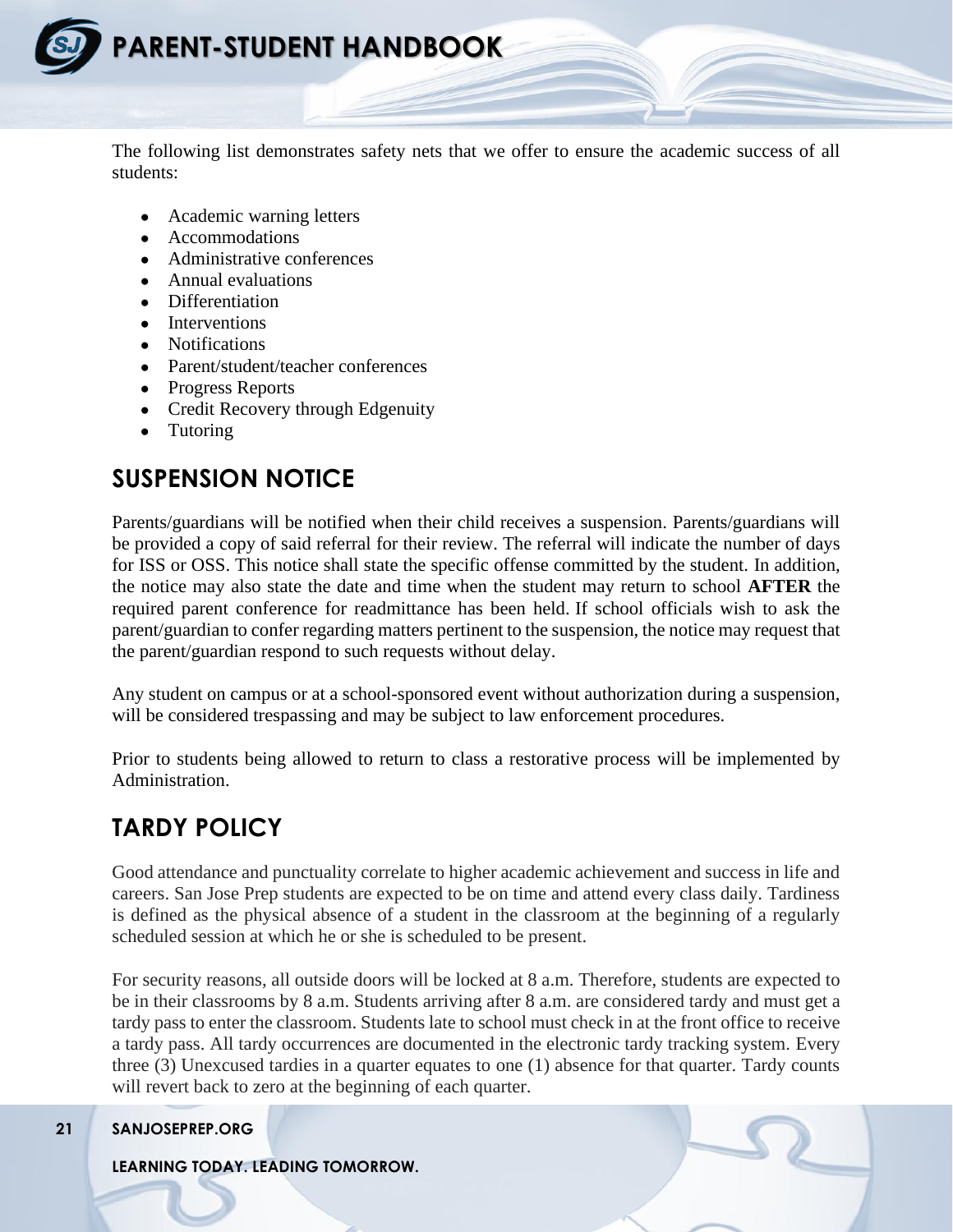

### **TARDY CONSEQUENCES**

| 1st, 2nd, 3rd | Verbal warning                                                                |  |
|---------------|-------------------------------------------------------------------------------|--|
| 4th           | Lunch detention; letter informing parent/guardian of tardy policy             |  |
| 5th           | Lunch detention; second letter informing parent/guardian of tardy policy      |  |
| 6th           | After-school detention                                                        |  |
| $7th +$       | ISS or parent shadowing for the day; referral to Attendance Intervention Team |  |

The Attendance Intervention Team (AIT) meets monthly to review student attendance and serves as the primary point of contact for students who miss school. The team, which also involves the social worker, contacts parents/guardians when their child begins to miss school, meets with parents/guardians to discuss student attendance, works collaboratively to identify barriers to regular school attendance, and serves as a resource for teachers who are dealing with students who fail to attend class regularly. *Excessive tardy consequences restart at the beginning of each quarter.*

### **TECHNOLOGY USE POLICY**

San Jose Prep provides electronic resources, including Internet access and storage space for students' work, as an integral part of the curriculum. Behavior and language in the use of these resources should be consistent with classroom standards. By signing the handbook acknowledgement, you are agreeing to the following:

Use of school computers, networks and access to the Internet are privileges that may be restricted or revoked at any time. Obscene or offensive use of computer tools may result in disciplinary action, to include but not limited to threat assessment team and/or mental health counseling.

### **TELEPHONE**

At San Jose Prep, we strive to keep the lines of communication open amongst students and their families. To discourage students defaulting to their cell phones to contact parents/guardians, students are expected to contact parents/guardians via the front office phone. Front office phones should only be used with permission from school officials or front office staff.

### **THREAT ASSESSMENT TEAM**

In accordance with SB 7029, San Jose Prep has a threat assessment team which consists of members of the San Jose Staff as well as the Jacksonville Sheriff's Office. This team meets

**22 SANJOSEPREP.ORG**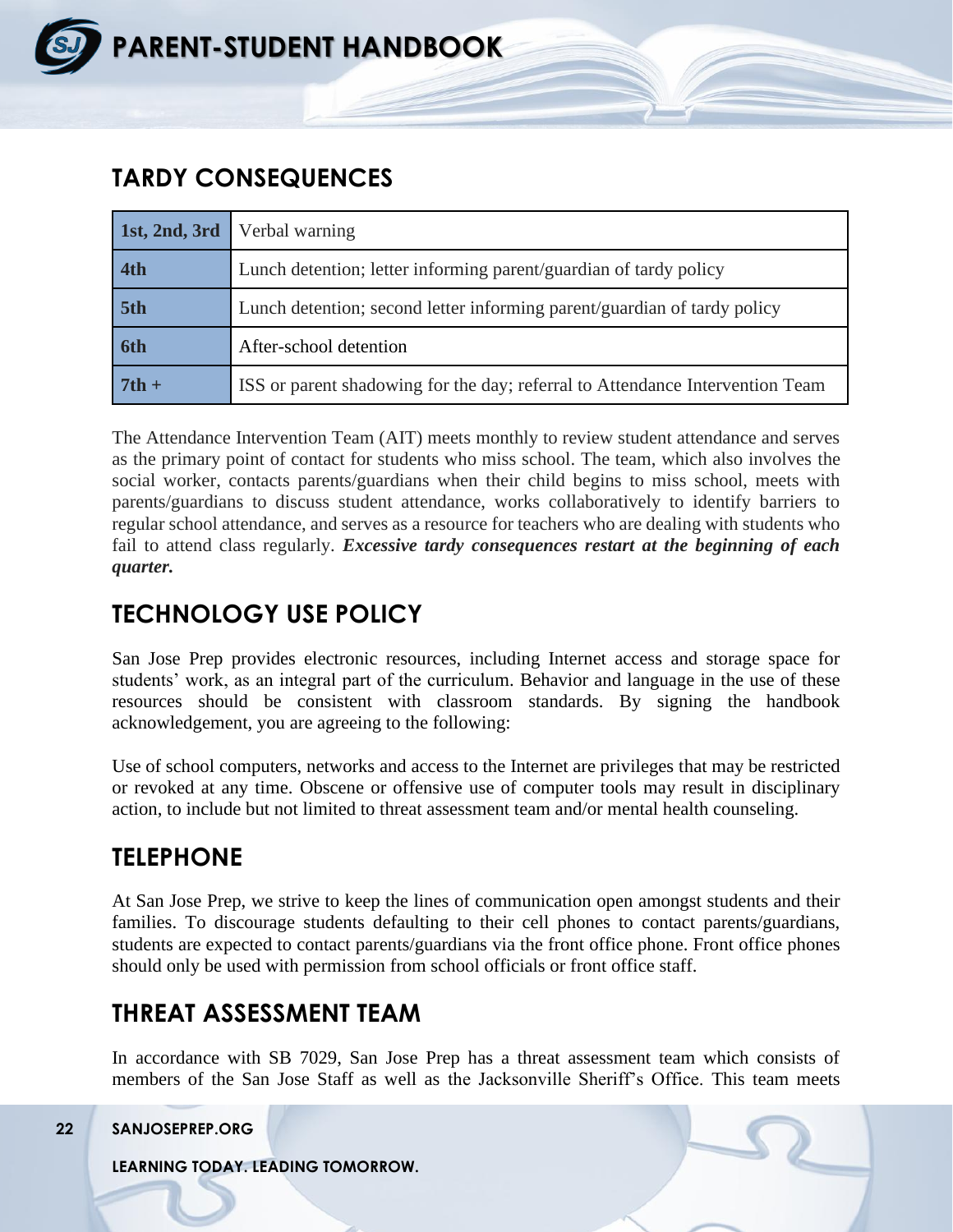**PARENT-STUDENT HANDBOOK**

monthly or as the need arises, to conduct threat assessments on students, staff, and school grounds. If someone is deemed a possibility to become a threat to themselves or others, a referral is made to the threat assessment team. The threat assessment team will determine what course of action will be followed next. The individual could be referred to the safety plan, mental health plan, or both. These plans run parallel to the Code of Conduct but are not part of it.

### **UNIFORM POLICY**

#### **On-Campus Dress Code Requirements**

The school uniform consists of a school polo with khaki, navy blue or black shorts, slacks, or skorts. There is a mandatory P.E. uniform for all MS students as all MS students will have P.E.

Shorts (non-athletic), slacks, skirts or skorts may be purchased from any retail location you choose. The only restrictions are as follows:

- No Skinny Jeans
- No leggings, tights, yoga pants, sweatpants, joggers
- No athletic type shorts or pants, except for the P.E uniform which is worn at P.E. *only*
- Shorts/skorts/skirts must be no shorter than 2 inches above the knee
- No holes or rips are permissible on any bottoms

#### **General**

- No visible undergarments.
- Nothing that causes a distraction to include sagging pants where undergarments are exposed. Students with sagging pants will be sent to the office to adjust their pants to their waste.
- No visible piercings other than modest earrings or studs in ears/nose only.
- In cases where an individual student must be reminded more than once of any of the policies, the student will be referred to the front office for disciplinary action to include calling home to either have proper attire brought to school so the student can change or being signed out and sent home.

#### **Hair**

Hair must be neat and clean. Head coverings associated with a religious preference are permissible.

#### **Shoes**

To ensure the safest environment for your child, students are prohibited from wearing the following footwear: slides, "crocs", flip-flops, heels higher than two inches or any shoe that will cause a distraction or are deemed unsafe, to include combat boots, cowboy boots, steel toed shoes or anything with a pointed toe. This includes dress down days.

**23 SANJOSEPREP.ORG**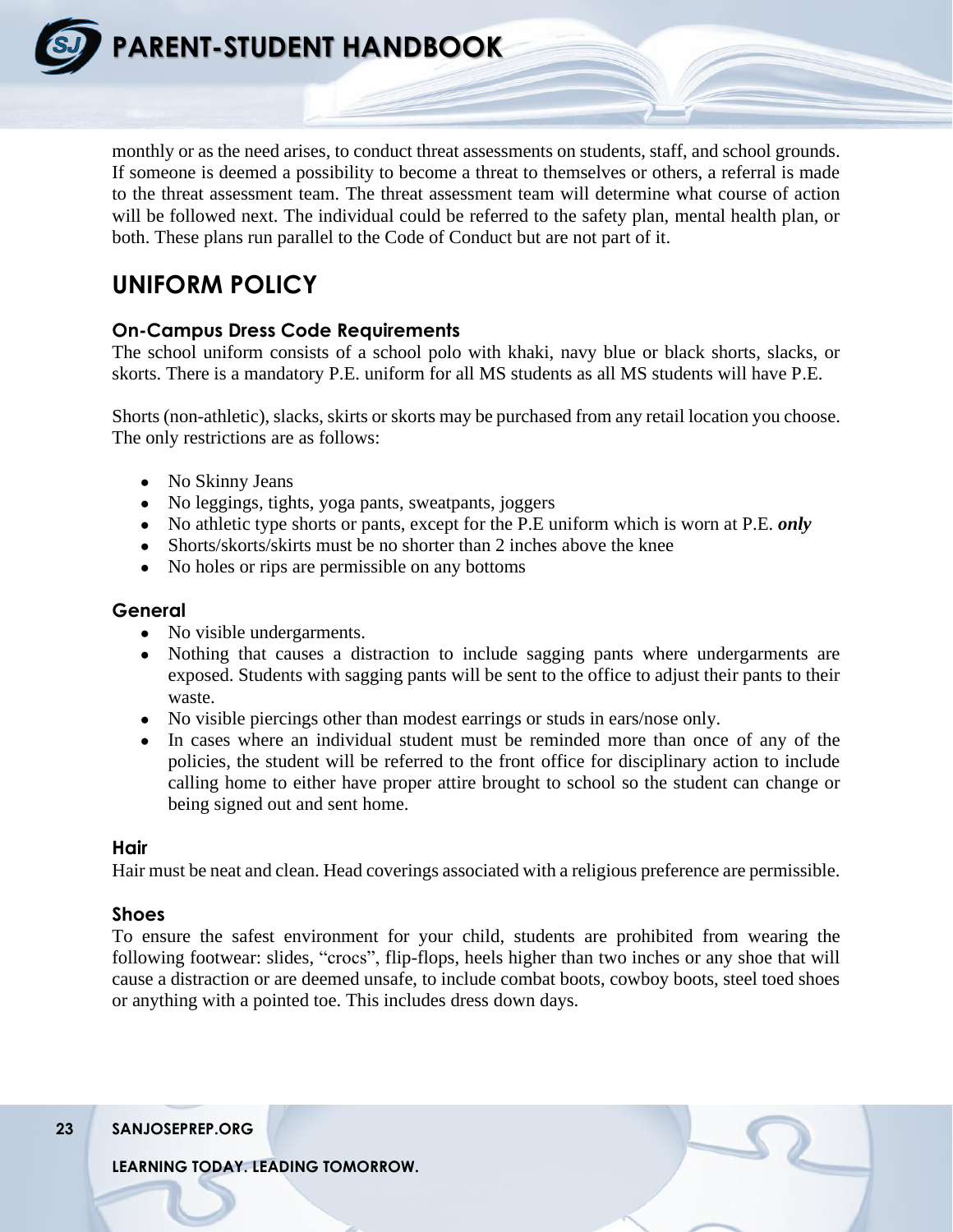

#### **Spirit Days/Dress-Down Days**

San Jose Prep will occasionally have Spirit Days or "dress down" days for students. While students are not required to wear their uniforms on these days, a dress code is still in effect. This dress code includes:

- All items listed above in regard to hair, footwear, undergarments, sagging pants, piercings, and modesty
- Jeans may be worn; however, no pants may not have any holes or tears in them. Students who come to school wearing pants that have holes or are ripped will be asked to change or cover them up. This includes pants with holes that have patches underneath the tear.
- No offensive or inappropriate sayings, slogans, graphics or images may be worn on clothing.
- On spirit days, students should wear a school shirt (clubs, sports, class shirt, etc..) or school colors with school appropriate bottoms, to include jeans.

#### **Student ID**

As part of the uniform, students are expected to wear their ID around their neck on a daily basis to include all school functions and on dress down days. The first ID card is free. Students are subject to disciplinary actions for failure to wear their school identification cards, students who have lost their ID will have to serve ISS or pay \$3.00 for a new I.D.

#### **Violation of Uniform Policy**

Dress code will be strictly enforced; students will not be admitted to class. Parents/guardians will ensure that their child is dressed in uniform clothing in accordance with the dress code established by San Jose Prep appropriate clothing will be brought to campus. Repeated violations will result in a referral to the administrative staff for disciplinary action.

### **VISITORS**

To minimize the flow of unauthorized individuals in the school building, all visitors must first report to the front office. For the safety and protection of all students, guests will receive a visitor's pass which must be kept visible during their visit at San Jose Prep. Cooperation will enable the school to provide an orderly learning environment for all students. \*PLEASE NOTE: Visitors, including parents/guardians, are not permitted to go to their child's class unannounced at any time.

**24 SANJOSEPREP.ORG**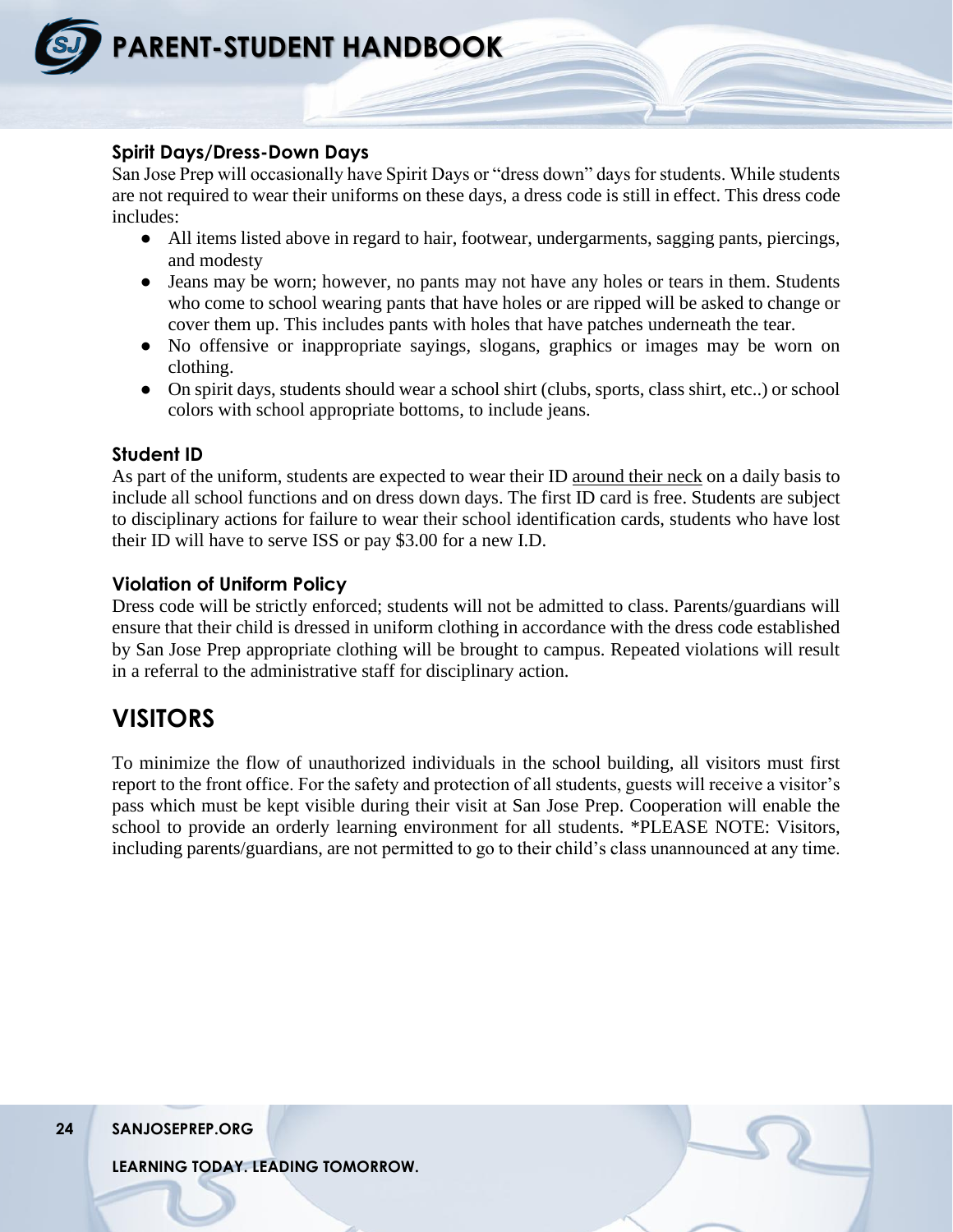

## **ADDITIONAL INFORMATION**

*Including Forms to Sign and Return*

## 2021-22



**25 SANJOSEPREP.ORG**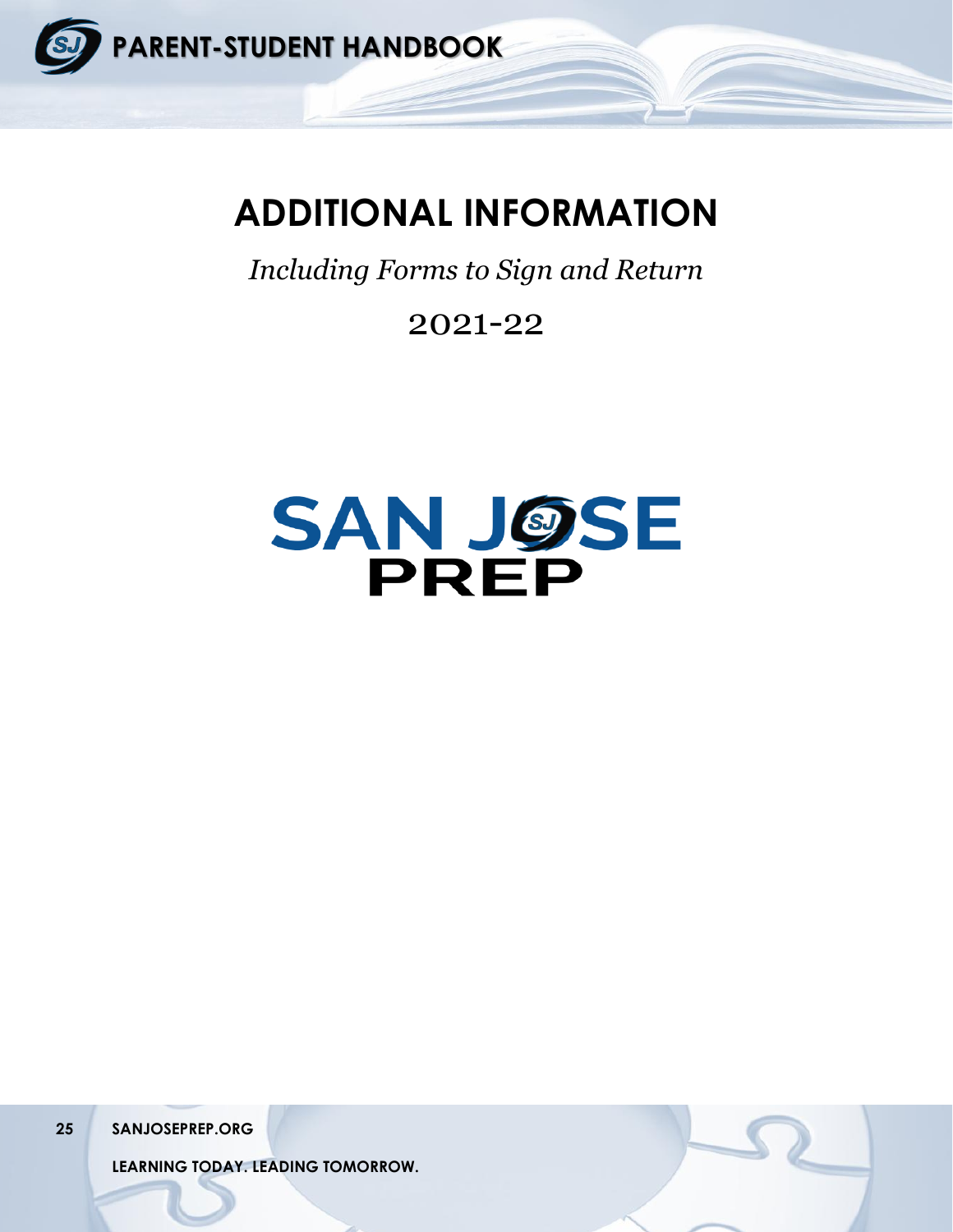### **COVID-19 AND OTHER INFECTIOUS DISEASES**

In the best interest of student and employee safety, the wearing of facial coverings (masks) is required for all San Jose Schools students, unless parents opt their child out by completing an electronic form that can be found at SanJosePrep.org. This policy is in effect as of August 10, 2021. It is subject to review and changes by the managing school board, River City Education Organization.

All employees, vendors and visitors will be required to wear face coverings (with no option to opt out) during the school day and at school-related events that are held off campus. This policy is based on information provided to our administrative team and managing board by the U.S. Centers for Disease Control (CDC), the Florida Department of Health, the Florida Department of Education and the Duval County School District.

*At the San Jose Schools, we strongly recommend that all students wear masks,* and only those whose parents have specifically opted out may not wear a mask on campus or off campus if they are at school-related events.

The CDC has provided data that mask-wearing by every member of a school community protects most strongly the unvaccinated and the immuno-compromised - including those who are vaccinated but also have respiratory or immune health concerns. All people ages 12 and older are eligible to receive a COVID-19 vaccine free of charge. Vaccination sites are available at local pharmacies, grocery stores and many health centers. Visit Duval County's health department online for the most up to date information on testing and vaccines, http://duval.floridahealth.gov/.

Our schools will enforce social distancing and hand sanitizing stations throughout the buildings. Students will also benefit from enhanced disinfecting practices. At this time, student temperatures will not be taken upon arrival.

We are limiting visitors to our school buildings; therefore, only students, staff and scheduled vendors may enter the buildings at this time.

If there is a COVID-19 exposure in a classroom, a certified COVID safety manager who is on staff will follow all CDC recommendations for contact tracing and quarantine practices.

**The River City Education Organization, which is our managing school board, will review its decisions on COVID-19 safety measures, including face coverings, every 30 days.** It is our intention to get back to a sense of normalcy as quickly as possible. Let's work together to keep our San Jose Family safe and healthy. That's how we keep our children learning, and our community prospering.

#### **Definitions**

**"Symptoms"** means the following regarding COVID-19: Fever of 100.4 degrees or higher, or chills, coughing, shortness of breath or difficulty breathing, fatigue, muscle or body aches,

**26 SANJOSEPREP.ORG**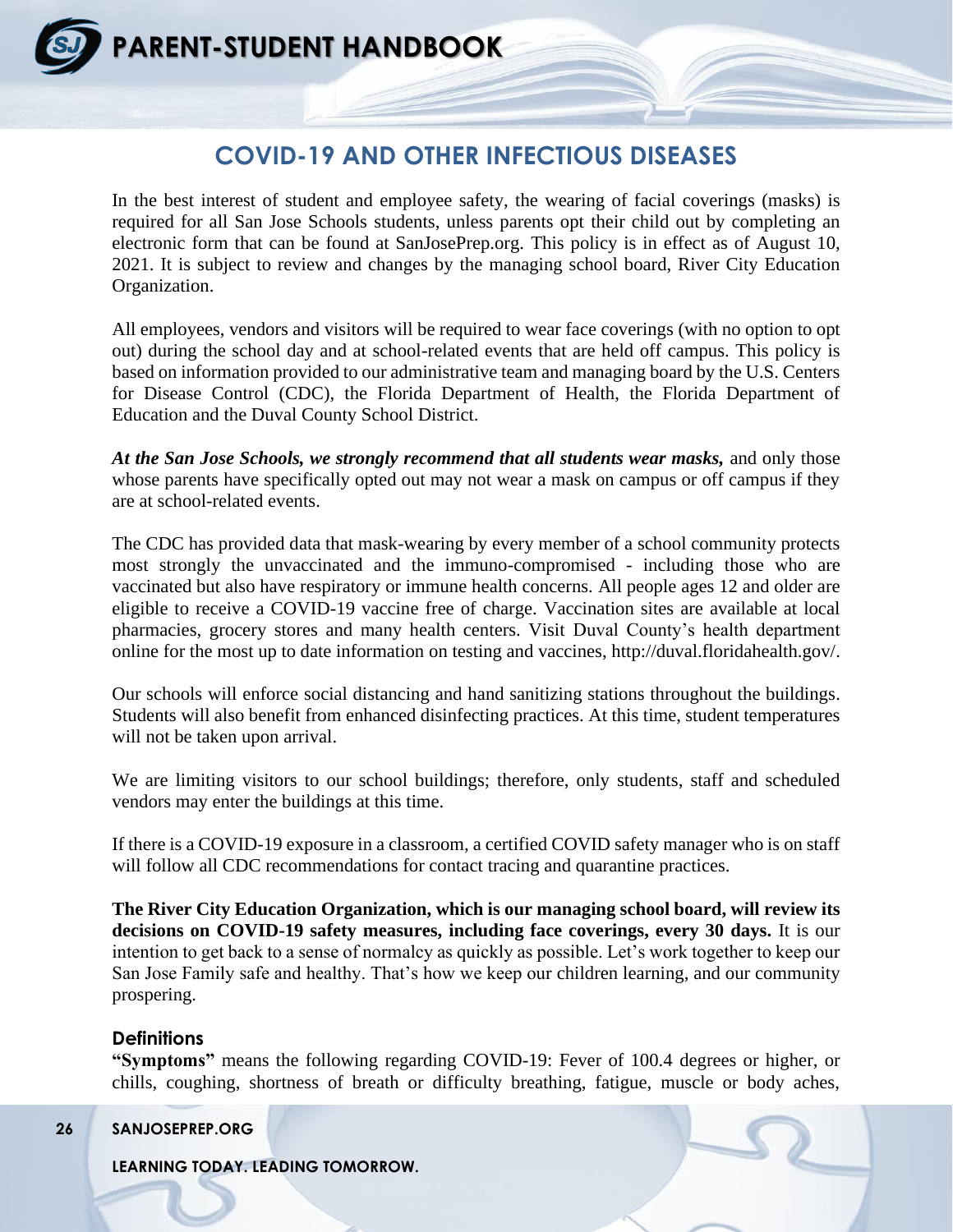

headache, new loss of taste or smell, sore throat, congestion or runny nose, nausea or vomiting, diarrhea.

**"Close contact"** means a scenario where an individual (a) was within 6 feet of someone who was confirmed to have COVID-19 for at least 15 minutes; (b) provided care at home to a person who is sick with COVID-19; (c) had direct physical contact with a person confirmed to have COVID-19; (d) shared eating or drinking utensils with a person confirmed to have COVID-19; or (e) where a person confirmed to have COVID-19 sneezed, coughed, or somehow got respiratory droplets on the individual suspected of having been exposed.

#### **Restrictions on Campus Visitations**

San Jose Prep is restricting visitors on campus during the COVID-19 pandemic. Any visitor who comes to the campus must always wear a face mask covering their nose and mouth. Parents/guardians will not be allowed to visit on campus during the day or to eat lunch with their student. San Jose Prep may require parents/guardians to attend parent conferences using a telephone call-in number or video conferencing software. San Jose Prep may also alter its arrival and dismissal procedures to minimize contact between individuals and ensure social distancing.

#### **Preventing the Spread of Infectious Diseases**

All San Jose Prep students and families are required to take measures to prevent the spread of infectious diseases such as COVID-19. Students and families should take the following precautionary measures:

- Check the temperature of your student each day before arriving on campus. Students with a fever of 100.4 degrees or higher or who are feeling ill or displaying symptoms of COVID-19 or any other infectious disease must stay home. Immediately consult with your health care provider.
- Maintain a distance of 6 feet between you and other individuals when practical to do so.
- Wear a mask covering your nose and mouth during all times that you cannot socially distance.
- Frequently wash hands. If soap and water are not readily available, use a hand sanitizer that contains at least 60% alcohol. Wash hands before and after touching electronic devices or other equipment that is used by others.
- Avoid touching your mouth, eyes, and nose or otherwise touching your face.
- Cover your nose and mouth when sneezing or coughing. Wash your hands immediately after. Throw used tissues in the trash.
- Try to avoid mixing with other individuals or using other spaces when possible.
- Wipe down and disinfect surfaces throughout the day.
- Limit nonessential travel outside of school when possible.
- Avoid using public water fountains or sharing utensils with others.

In addition, San Jose Prep is taking its own measures to prevent the spread of COVID-19 or similar infectious diseases on our campus, including the following:

#### **27 SANJOSEPREP.ORG**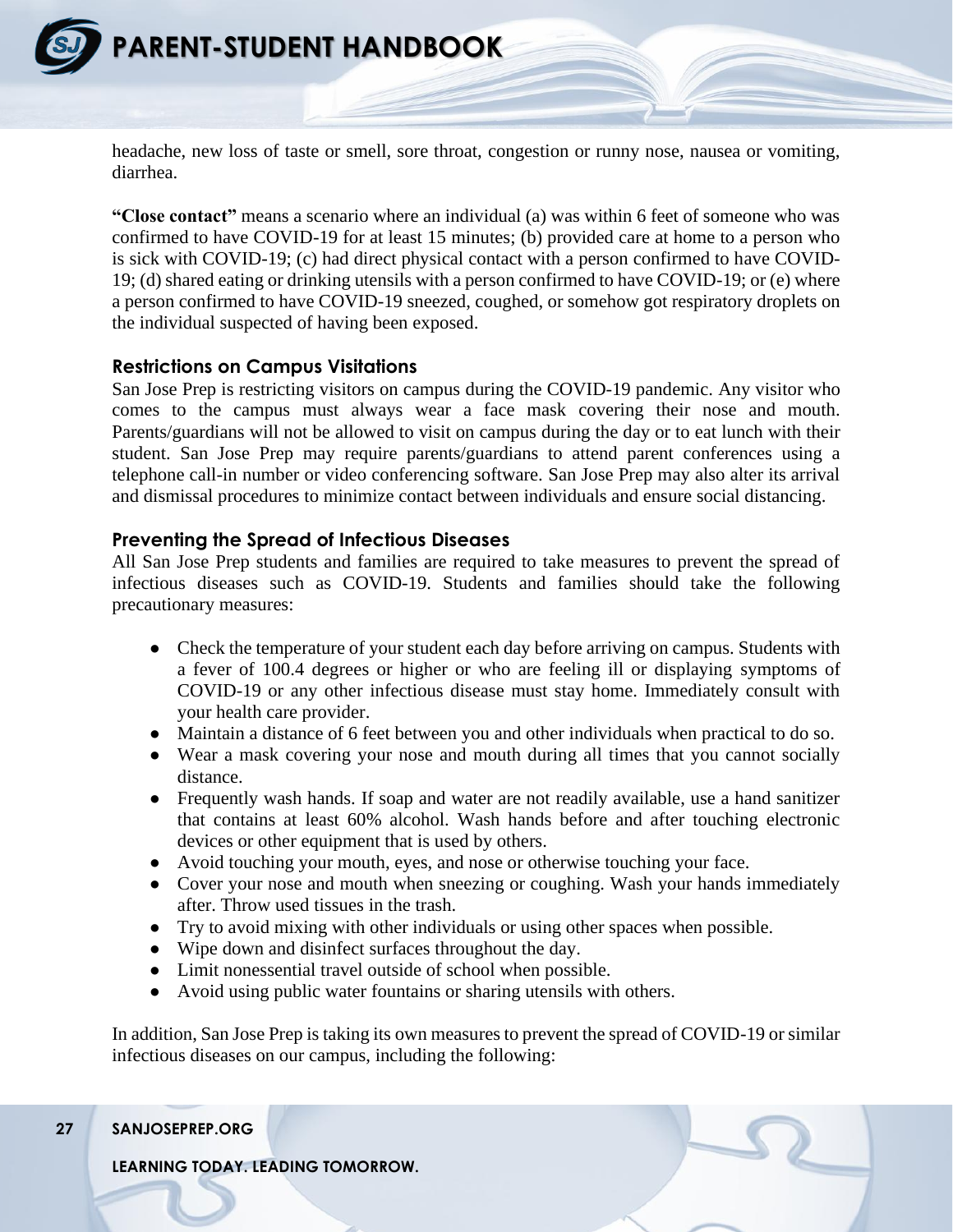

- We are providing hand sanitizer stations throughout the campus.
- We are providing more frequent cleaning of the campus and sanitization of surfaces.
- We are requiring all employees, students and visitors to always wear face masks when social distancing is not possible.
- We are providing face masks to students who do not have one.
- We are requiring employees, students and visitors to practice social distancing when possible.
- We are restricting having visitors on campus.
- We will attempt to conduct meetings virtually when possible.
- We are limiting non-essential school events.

#### **Required Reporting**

Parents/guardians have an affirmative duty to report to the administration any known or suspected COVID-19 exposure related to the student, including whether the student is suspected of having symptoms of COVID-19, has tested positive for COVID-19, or has had close contact with a person confirmed to have COVID-19 or any similar infectious disease.

#### **Responding to Infectious Disease Exposure**

In the event the school administration believes a student is experiencing symptoms of or has been exposed to COVID-19 or a similar infectious disease, the student will be isolated from other students and faculty. The student's parent/guardian will be contacted immediately to discuss the situation and administrators may also question the student and parent/guardian to gather additional information. The administration will seek to determine whether there is indeed a risk that the student is experiencing symptoms consistent with COVID-19 or has been exposed to COVID-19.

If the administration makes an initial determination that the student may have been exposed to or is otherwise experiencing symptoms consistent with COVID-19, the student's parent/guardian will be advised to pick up the student as soon as possible. The student cannot return to school unless the student meets the criteria for returning to school outlined below.

Upon making an initial determination of confirmed or possible exposure, any areas that were utilized by the exposed student will be closed off. The administration will immediately contact the local health department and seek guidance on how to respond. Any mandates or recommendations of the health department will be followed. Areas used by the exposed student will be cleaned and disinfected, except that staff should wait at least 24 hours to do so unless directed otherwise by the local health department. The families of any students who are believed to be at risk of exposure will be notified. The school will take all precautionary measures to safeguard the identity of the student who is confirmed or suspected of having been exposed to COVID-19.

#### **Returning to School**

A student who has been excluded from school due to a confirmed or potential COVID-19 exposure can return to school based on the most up-to-date criteria set by the Centers for Disease Control (CDC). Our on-campus, certified COVID-19 manager will provide support to parents and school administrators to determine when a student is eligible to return.

#### **28 SANJOSEPREP.ORG**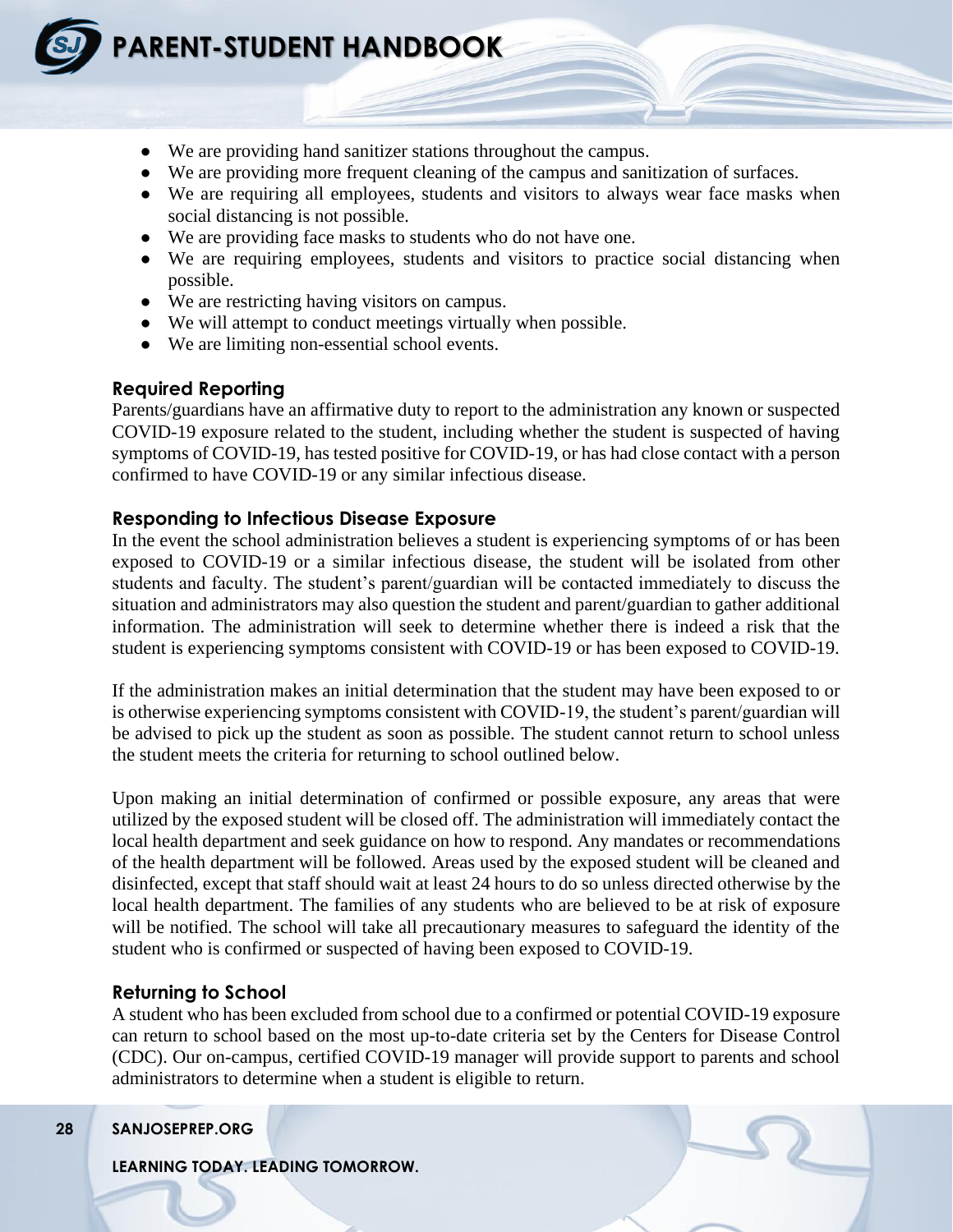

#### **Persons with COVID-19 Who Have Symptoms**

Those students diagnosed with COVID-19 or who have exhibited symptoms of the disease and have been directed to care for themselves at home by a healthcare professional may not return to school until: At least 24 hours have passed since recovery defined as resolution of fever without the use of fever-reducing medications and other symptoms have improved (e.g., cough, shortness of breath); and at least 10 days have passed since symptoms first appeared.

#### **Persons with COVID-19 Who Have Never Developed Symptoms**

Those students who have tested positive for COVID-19 but have never exhibited symptoms of the disease may not return to school until at least 10 days have passed since the date of the student's positive COVID-19 diagnostic test (assuming the student has not subsequently developed symptoms since the positive test).

#### **Persons Who Have Close Contact with a Person Confirmed to Have COVID-19**

Those students who had close contact with an individual confirmed to have COVID-19 have different requirements depending upon if they are fully vaccinated or not; whether they test positive or not; whether they show symptoms or not; and whether they were wearing a mask during the exposure or not. This information is updated regularly by the CDC, and our certified COVID-19 manager will assist with best practices.

#### **Negative Test Results**

A student may return to school, regardless of the policy outlined above, if they do not have any symptoms of COVID-19, do not have ongoing close contact with someone who has COVID-19, and provide San Jose Prep with the negative results of an FDA Emergency Use Authorized COVID-19 molecular assay for detection of SARS-CoV-2 RNA from at least two consecutive respiratory specimens collected  $\geq$ 24 hours apart (a total of two negative specimens).

#### **Confidentiality of Medical Information**

The medical information of students will be maintained in the strictest confidence and will not be disclosed to anyone outside of San Jose Prep's administrative and medical staff, except that such information may be disclosed to public health officials or other authorities as necessary. Any notifications to employees or families will not contain the name of the student who is suspected or confirmed to have COVID-19.

#### **Assumption of Risk**

Please be aware that COVID-19 is an extremely contagious infectious disease that is believed to spread from person to person. Your student's participation in in-person instruction at San Jose Prep could increase their risk of contracting COVID-19 or similar infectious diseases. San Jose Prep is taking precautionary measures to reduce the spread of COVID-19 on our campus. However, by allowing your student to attend class at San Jose Prep's campus or to otherwise participate in school related activities, you assume the risk that your student could contract COVID-19 or a similar infectious disease.

#### **29 SANJOSEPREP.ORG**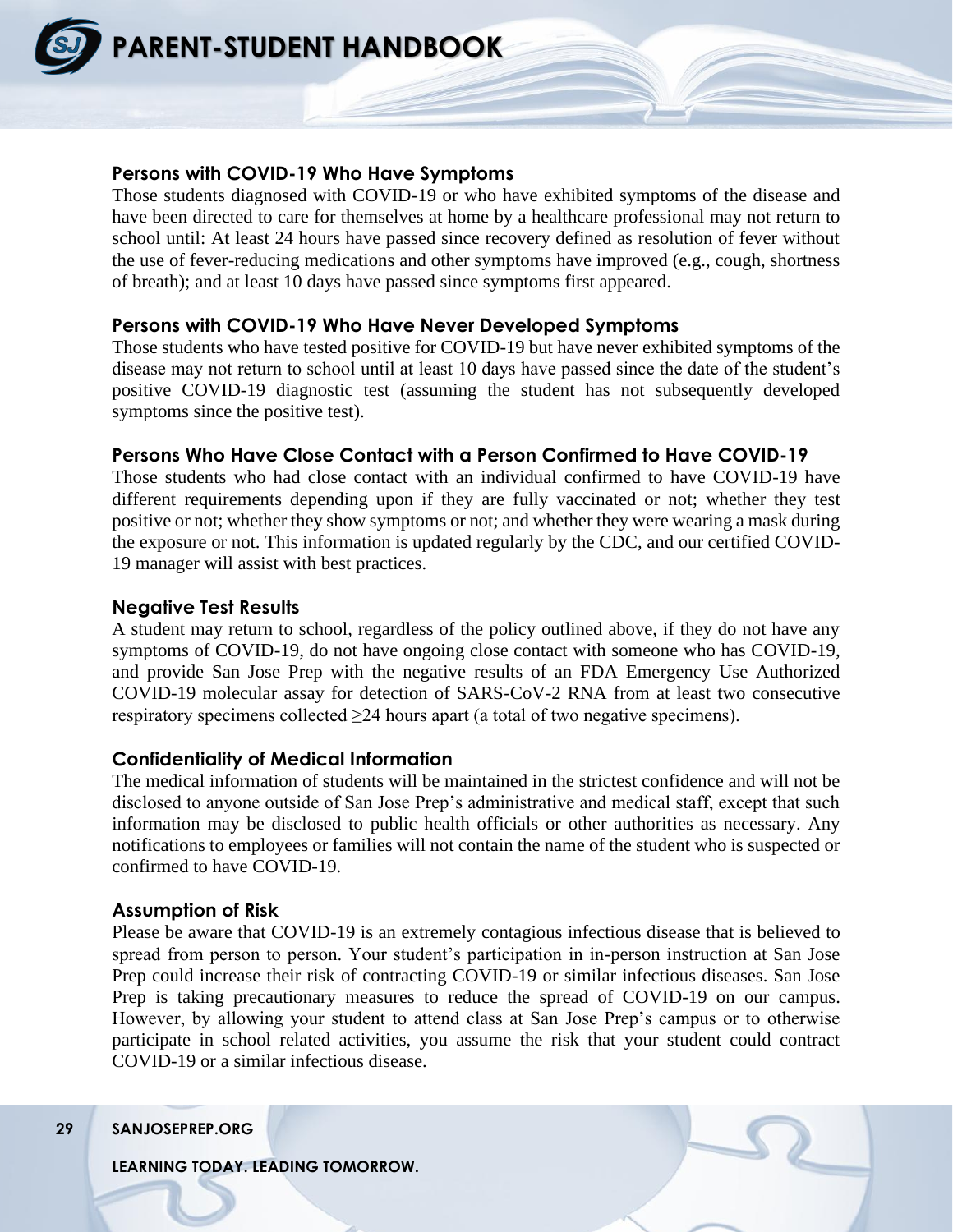### **ACCEPTABLE USE POLICY (AUP) AGREEMENT FOR INTERNET/INTRANET/EQUIPMENT**

**I understand that San Jose Prep provides electronic resources, including Internet access and storage space for students' work, as an integral part of the curriculum. Behavior and language in the use of these resources should be consistent with classroom standards. I agree to the following responsibilities and restrictions:** 

- I will use the electronic resources, including storage space, only for educational purposes related to work in San Jose Prep, and not for any personal, commercial or illegal purposes.
- I will use the Internet only with the permission of the staff member in charge.
- I will not use games or other electronic resources that have objectionable content or that engage me in an inappropriate simulated activity.
- I will not give my password to any other user, nor attempt to learn or to use anyone else's password, and I will not transmit my address or telephone number, or any personal or confidential information about myself or others.
- I will not upload, link, or embed an image of myself or others to unsecured, public sites without my teacher's permission and a signed parental permission slip.
- I will not make statements or use the likeness of another person through website postings, email, instant messages, etc., that harass, intimidate, threaten, insult, libel or ridicule students, teachers, administrators or other staff members of the school community, make statements that are falsely attributed to others, or use language that is obscene.
- I will not attempt to access, upload, or transmit material that attacks ethnic, religious or racial groups, or material that is pornographic or explicitly sexual in nature.
- I will not violate copyright laws, damage or tamper with hardware or software, vandalize or destroy data, intrude upon, alter or destroy the files of another user, introduce or use computer "viruses," attempt to gain access to restricted information or networks, or block, intercept or interfere with any email or electronic communications by teachers and administrators to parents, or others.
- I will not use, or create for others, any program to interfere with, change, or interact with programs, security settings, systems, or devices that are the property of San Jose Prep and Preparatory Schools and are used for school-related purposes by students, their parents and staff.
- I will not imply, directly or indirectly, either publicly or privately that any program or "app" I create is associated with, or a product of, the San Jose Schools, nor will I either directly or indirectly associate any such program with a San Jose Schools logos or images.
- I will report any problems to the supervising staff member.
- I understand that my use of the school's computers is not private, and that the school reserves the right to monitor use to assure compliance with these guidelines; violations may lead to revocation of computer access and/or other disciplinary measures.
- I understand that the prohibited conduct described above is also prohibited off campus when using private equipment if it has the effect of seriously interfering with the

#### **30 SANJOSEPREP.ORG**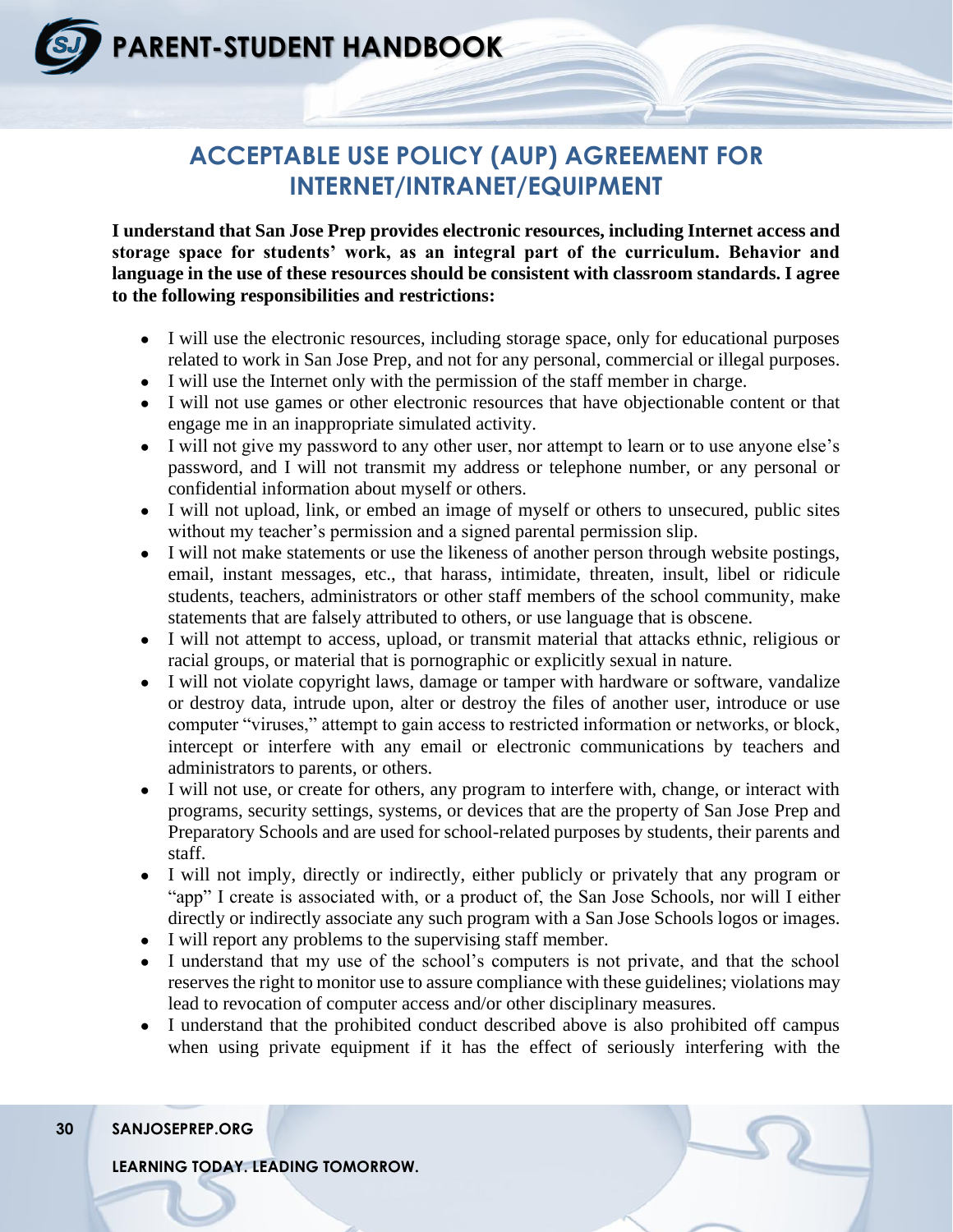

educational process, and that such off-campus violations may lead to disciplinary measures.

• I understand that in each classroom I may be assigned a numbered Chromebook. Any damage done is my responsibility and the appropriate costs will be paid for accordingly by myself or family. Failure to make just compensation may result in losing technology privileges and withholding of final transcripts.

#### **I understand that the San Jose Prep allows me to bring my own devices such as phones, tablets and computers. To be permitted to bring my own device, I agree to the following responsibilities and restrictions:**

- I will follow all school rules while using my own device on school grounds and I understand that the rules outlined above regarding my use of school computer resources apply to my use of my own device on school property and that rule 11 above applies to my use of my device off school property.
- I will not take photos or record video of any student, teacher or administrator unless I have that individual's express permission to do so.
- I will not use my device during class unless expressly instructed to do so by a teacher and I will immediately comply with a directive to turn my device off, to put my device away or to turn my device over to a teacher or administrator.
- I understand that my device may be confiscated at any time and that a teacher or administrator may view contents of my device including but not limited to, texts, emails or social media postings, if it appears that I may have used my device in violation of school rules or this Agreement.
- I understand that the school is not responsible for theft, damage or loss of my device and I understand that I am not permitted to leave my device at school overnight.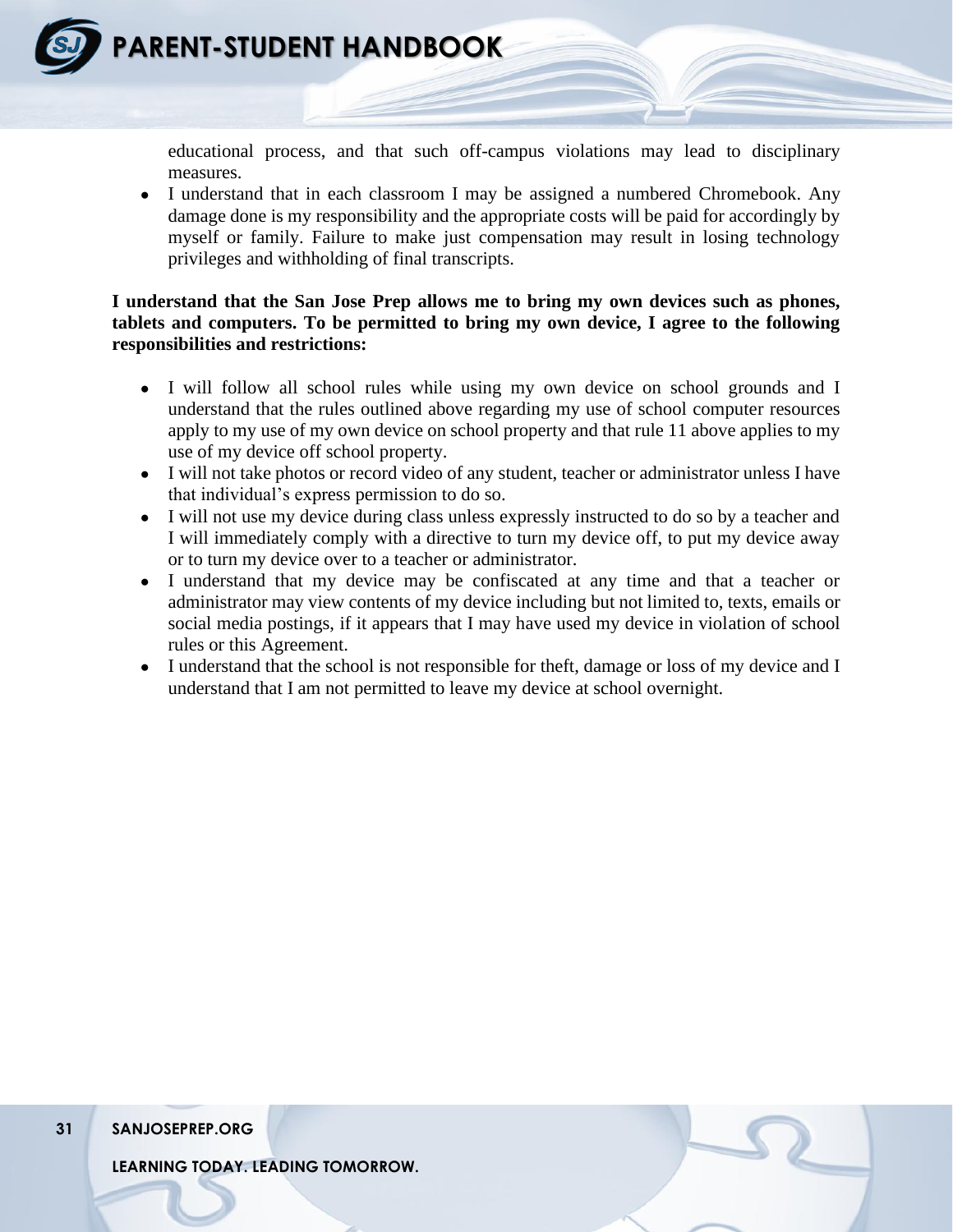

### **ACCEPTABLE USE POLICY (AUP) AGREEMENT FOR INTERNET/INTRANET/EQUIPMENT**

| Print Student's Name: | Grade: |
|-----------------------|--------|
|                       |        |
| Student's Signature:  | Date:  |

Parents: I have read, understood and discussed with my son or daughter this Acceptable Use Agreement, and I give him or her permission to use electronic resources, understanding that this access and/or use of personal devices on school grounds is conditional upon adherence to the agreement. Although students are supervised when using school resources, and their use of school resources is electronically monitored, I am aware of the possibility that my son or daughter may gain access to material that school officials and/or I may consider inappropriate or not of educational value.

| Print Parent's Name:<br>Jate |  |
|------------------------------|--|
|------------------------------|--|

Parent's Signature:

#### **\* STUDENTS MAY NOT USE COMPUTERS OR BRING THEIR OWN DEVICES UNLESS THIS AGREEMENT IS SIGNED AND RETURNED TO THE MAIN OFFICE.**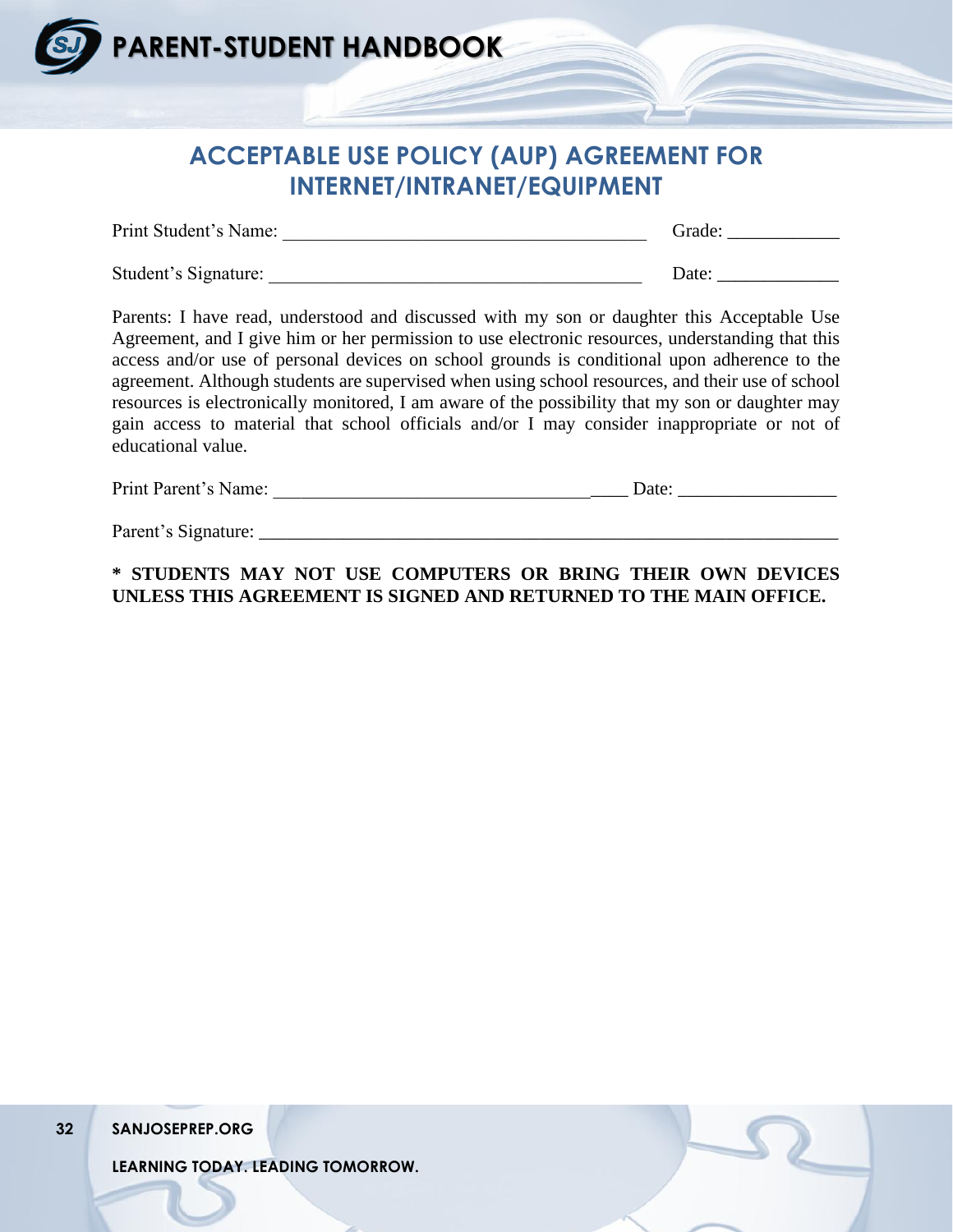

### **AUTHORIZATION FOR MEDICAL TREATMENT**

I, \_\_\_\_\_\_\_\_\_\_\_\_\_\_\_\_\_\_\_\_\_\_\_\_\_\_\_\_\_\_\_, being the parent and/or legal guardian of \_\_\_\_\_\_\_\_\_\_\_\_\_\_\_\_\_\_\_\_\_\_\_\_\_\_\_\_\_\_\_\_\_ do hereby authorize San Jose Schools to seek and obtain medical care for my child in the event that my child needs medical care. I agree to be financially responsible for the cost of any medical care provided to my child under this Authorization.

#### **Insurance Information**

| <b>Insurance Carrier:</b>     |        |
|-------------------------------|--------|
| Policy or Certificate number: |        |
| Doctor's Name:                | Phone: |

\_\_\_\_\_\_\_\_\_\_\_\_\_\_\_\_\_\_\_\_\_\_\_\_\_\_\_\_\_\_\_\_\_\_\_\_\_\_\_\_\_\_\_\_\_\_\_\_\_\_\_\_\_\_\_\_\_\_\_\_\_\_\_\_\_\_\_\_\_\_\_\_\_\_\_\_\_\_

\_\_\_\_\_\_\_\_\_\_\_\_\_\_\_\_\_\_\_\_\_\_\_\_\_\_\_\_\_\_\_\_\_\_\_\_\_\_\_\_\_\_\_\_\_\_\_\_\_\_\_\_\_\_\_\_\_\_\_\_\_\_\_\_\_\_\_\_\_\_\_\_\_\_\_\_\_\_

\_\_\_\_\_\_\_\_\_\_\_\_\_\_\_\_\_\_\_\_\_\_\_\_\_\_\_\_\_\_\_\_\_\_\_\_\_\_\_\_\_\_\_\_\_\_\_\_\_\_\_\_\_\_\_\_\_\_\_\_\_\_\_\_\_\_\_\_\_\_\_\_\_\_\_\_\_\_

\_\_\_\_\_\_\_\_\_\_\_\_\_\_\_\_\_\_\_\_\_\_\_\_\_\_\_\_\_\_\_\_\_\_\_\_\_\_\_\_\_\_\_\_\_\_\_\_\_\_\_\_\_\_\_\_\_\_\_\_\_\_\_\_\_\_\_\_\_\_\_\_\_\_\_\_\_\_

\_\_\_\_\_\_\_\_\_\_\_\_\_\_\_\_\_\_\_\_\_\_\_\_\_\_\_\_\_\_\_\_\_\_\_\_\_\_\_\_\_\_\_\_\_\_\_\_\_\_\_\_\_\_\_\_\_\_\_\_\_\_\_\_\_\_\_\_\_\_\_\_\_\_\_\_\_\_

\_\_\_\_\_\_\_\_\_\_\_\_\_\_\_\_\_\_\_\_\_\_\_\_\_\_\_\_\_\_\_\_\_\_\_\_\_\_\_\_\_\_\_\_\_\_\_\_\_\_\_\_\_\_\_\_\_\_\_\_\_\_\_\_\_\_\_\_\_\_\_\_\_\_\_\_\_\_

Medical Information: Allergies/Medications/Concerns etc.

Signature of Parent or Legal Guardian \_\_\_\_\_\_\_\_\_\_\_\_\_\_\_\_\_\_\_\_\_\_\_\_\_\_\_\_\_\_\_Date \_\_\_\_\_\_\_\_\_\_\_\_

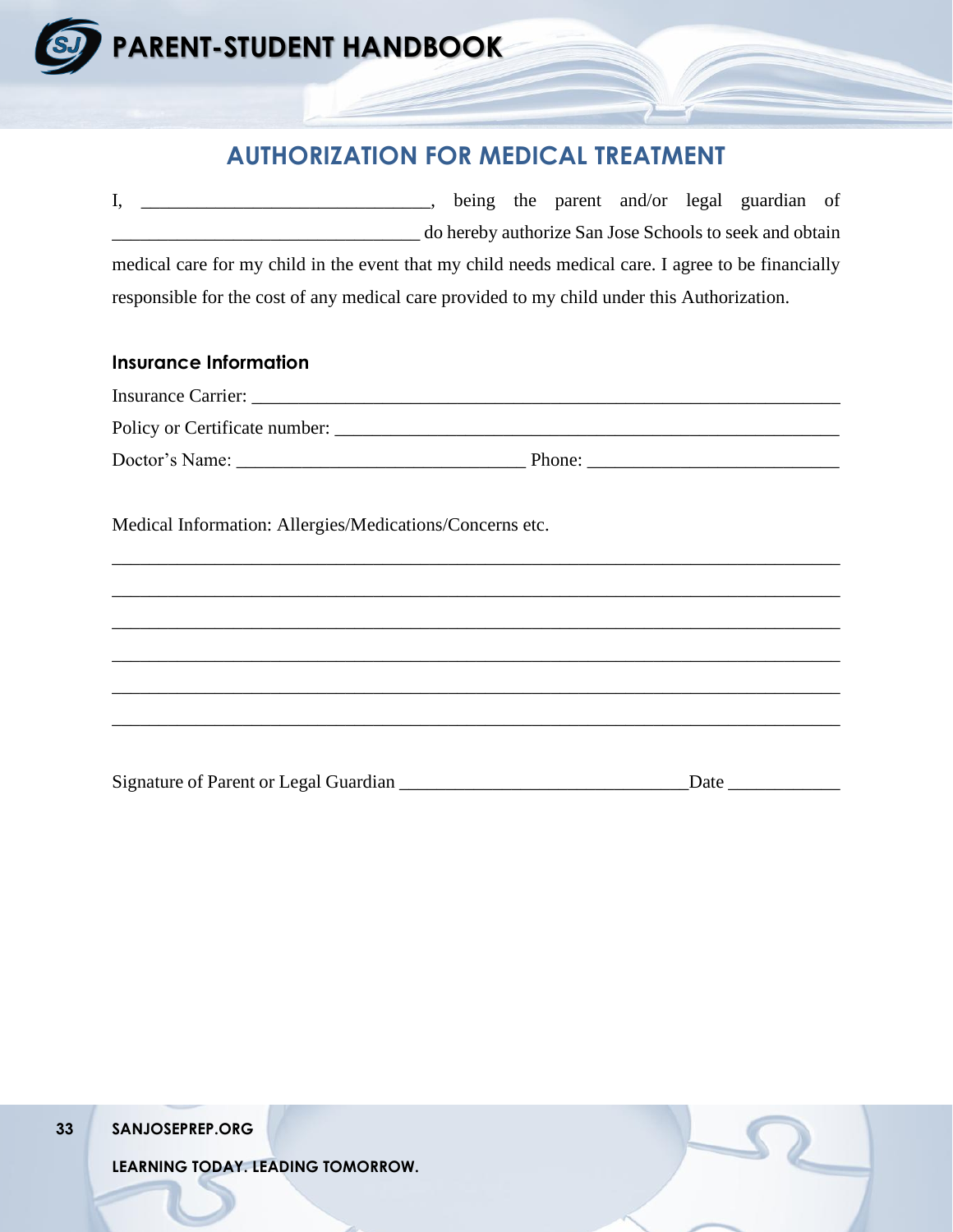

### **ACKNOWLEDGEMENT OF RECEIPT 2021-22 Parent-Student Handbook**

- $\Box$  We acknowledge that we have received a copy of the Parent-Student Handbook. We understand that it contains important information on policies and procedures. We realize this handbook is not intended to cover every situation which may arise but is simply a general guide to refer to.
- $\Box$  We understand that it is our responsibility to familiarize ourselves with the information and that we agree with the policies and rules of the school.
- $\Box$  We further understand and acknowledge that San Jose Schools may change, add or delete any policies or provisions in this handbook as it sees fit in its sole judgment and discretion.
- We acknowledge and understand that this Parent-Student Handbook supersedes and replaces any and all prior handbooks or materials previously distributed.

| Signature of Student                                                              | Date |  |
|-----------------------------------------------------------------------------------|------|--|
| Signature of Parent/Guardian                                                      | Date |  |
| Please print the student's first and last name: _________________________________ |      |  |
|                                                                                   |      |  |
| Please print clearly.                                                             |      |  |
| Parent/guardian email:                                                            |      |  |
| Student email:                                                                    |      |  |

**34 SANJOSEPREP.ORG**